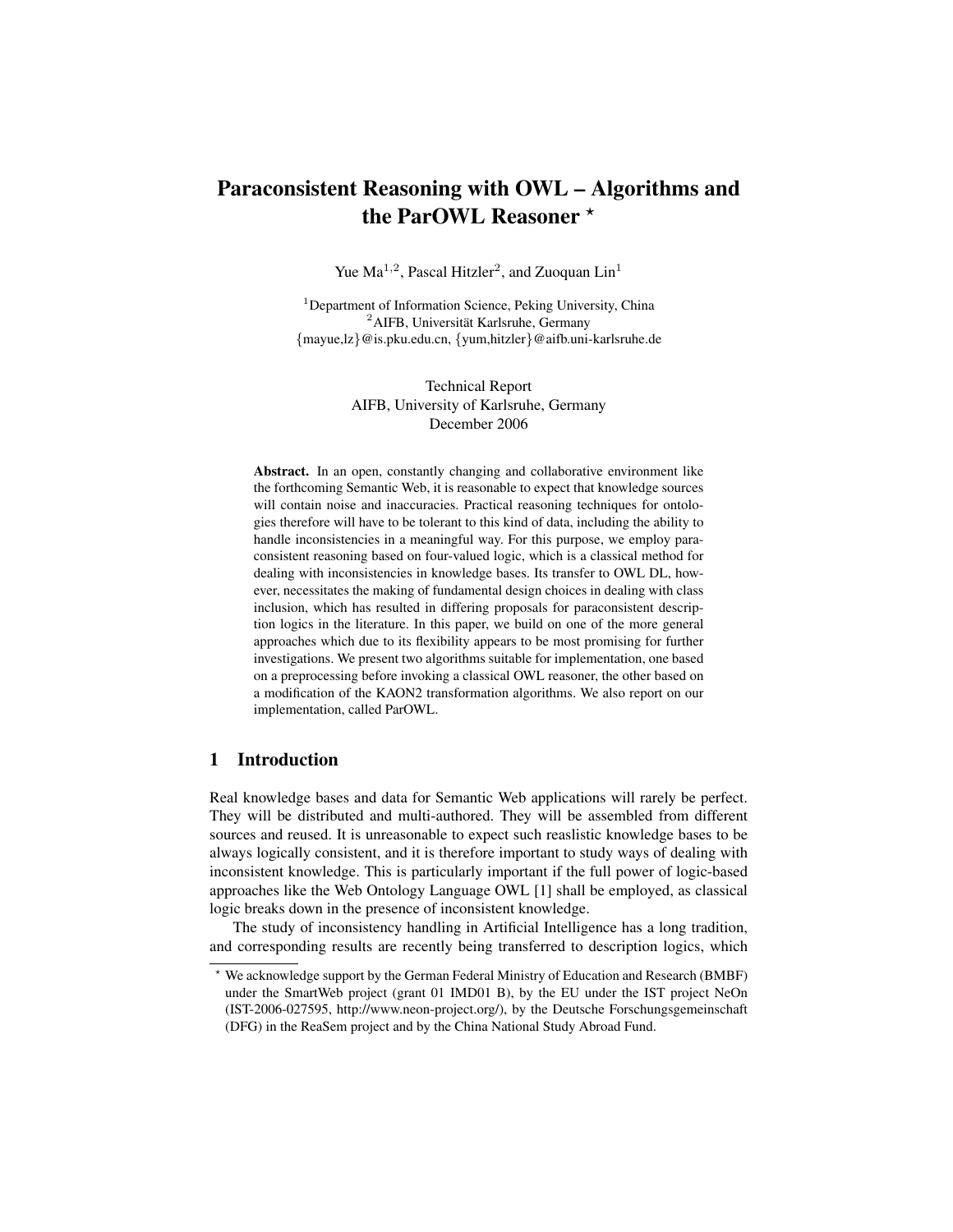underly OWL. Two fundamentally different approaches can be distinguished. The first is based on the assumption that inconsistencies indicate erroneous data which is to be repaired in order to obtain a consistent knowledge base, e.g. by selecting consistent subsets for the reasoning process [2, 3]. The other approach yields to the insight that inconsistencies are a natural phenomenon in realistic data which are to be handled by a logic which tolerates it [4–7]. Such logics are called paraconsistent, and the most prominent of them are based on the use of additional truth values standing for *underdefined* (i.e. neither true nor false) and *overdefined* (or *contradictory*, i.e. both true and false). Such logics are appropriately called *four-valued logics* [8, 9]. We believe that either of the approaches is useful, depending on the application scenario.

In this paper, we contribute to the paraconsistency approach in terms of four-valued description logic. We indeed extend on the preliminary work in [7], which has the following features.

- It is grounded in prominent research results from Artificial Intelligence [10].
- It is very flexible in terms of design choices which have to be made when developing a paraconsistent description logic. This concerns the issues arising from the fact that there are different ways of defining the notion of logical implication in fourvalued logics. The approach which we follow allows the full and simultaneous use of the different notions of implication.
- It does not increase worst-case computational complexity of reasoning if compared to standard reasoning methods for consistent knowledge bases [11].

In this paper, we present two algorithms for practical paraconsistent reasoning based on this approach. The first one is based on a transformation from a paraconsistent ontology O to a classical two-valued ontology  $\overline{O}$  in such a way that paraconsistent reasoning on O can be simulated by classical reasoning on  $\overline{O}$ . The second algorithm is based on an adaptation of the algorithms underlying the KAON2 OWL Reasoner<sup>1</sup> [12] and thus realises a resolution-based decision procedure for paraconsistent reasoning. We spell out the details for the description logic  $ALC$ , which is considered to be the most foundational one and comprises a large fragment of OWL DL.

The paper is structured as follows. We first review briefly preliminaries in Section 2. In Section 3 we then describe the syntax and semantics of the paraconsistent description logic which we will use. Sections 4 and 5 describe the two reasoning procedures, respectively based on a transformation for preprocessing and on an adaptation of the KAON2 algorithms. We discuss future work and conclude in Section 7.

This paper is a substantial continuation of work presented as preliminary results in [7].

### 2 Preliminaries

### 2.1 The Description Logic  $ALC$

We briefly review notation and terminology of the description logic  $ALC$ , but we basically assume that the reader is familiar with description logics. For comprehensive background reading, please refer to [13].

<sup>1</sup> http://kaon2.semanticweb.org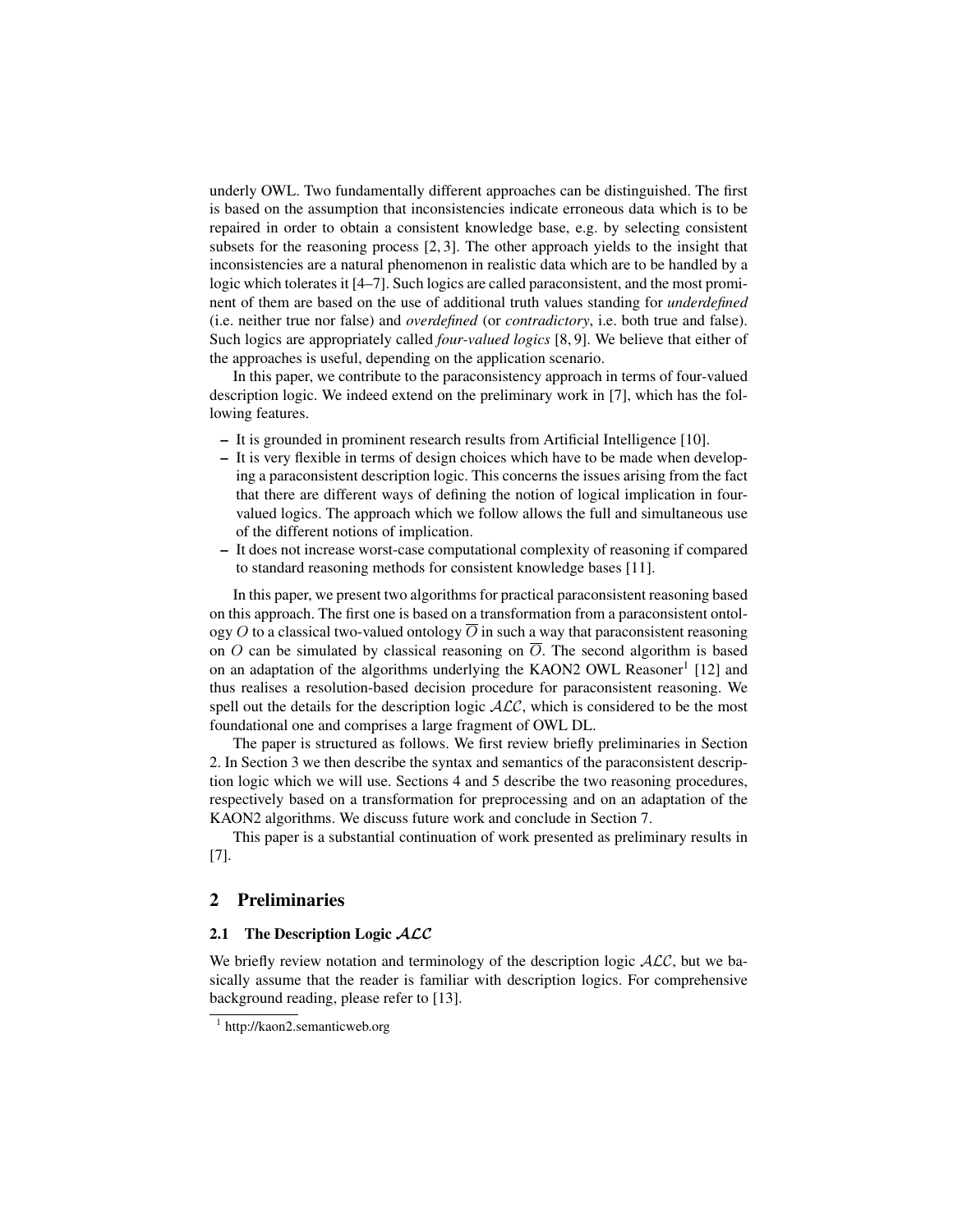Table 1. Syntax and semantics of  $ALC$ 

| <b>Constructor Name</b>    | <b>Syntax</b>       | <b>Semantics</b>                                                  |
|----------------------------|---------------------|-------------------------------------------------------------------|
| atomic concept A           | A                   | $A^I \subseteq \Delta^I$                                          |
| abstract role $\rm{R}_{4}$ | R.                  | $R^I \subseteq \Delta^I \times \Delta^I$                          |
| individuals I              | $\boldsymbol{o}$    | $o^I \in \Delta^I$                                                |
| top concept                |                     | $\Delta^I$                                                        |
| bottom concept             |                     |                                                                   |
| conjunction                | $C_1 \sqcap C_2$    | $C^I \cap D^I$                                                    |
| disjunction                | $C_1 \sqcup C_2$    | $C^I \cup D^I$                                                    |
| negation                   | $\neg C$            | $\varDelta^I\setminus C^I$                                        |
| exists restriction         | $\exists R.C \;  $  | $\{x \mid \exists y, (x, y) \in R^I \text{ and } y \in C^I\}$     |
| value restriction          | $\forall R.C$       | $\{x \mid \forall y, (x, y) \in R^I \text{ implies } y \in C^I\}$ |
|                            |                     |                                                                   |
| <b>Axiom Name</b>          | <b>Syntax</b>       | <b>Semantics</b>                                                  |
| concept inclusion          | $C_1 \sqsubset C_2$ | $C_1^I \subseteq C_2^I$                                           |
| individual inclusion       | C(a)                | $a^I \in C^I$                                                     |

We assume that we are given a set of atomic concepts (or concept names), a set of roles (or role names), and a set of individuals. With the symbols  $\top$  and  $\bot$  we furthermore denote the top concept and the bottom concept, respectively.

Complex concepts in ALC can be formed from these inductively as follows.

- 1.  $\top$ ,  $\bot$ , and each atomic concept are concepts;
- 2. If C, D are concepts, then  $C \sqcup D$ ,  $C \sqcap D$ , and  $\neg C$  are concepts;
- 3. If C is a concept and R is a role, then  $\forall R.C$  and  $\exists R.C$  are concepts.

An  $ALC$  ontology consists of a set of assertions, called the  $ABox$  of the ontology, and a set of inclusion axioms, calld the  $TBox$  of the ontology. Assertions are of the form  $C(a)$  or  $R(a, b)$ , where a, b are individuals and C and R are concepts and roles, respectively. Inclusion axioms are of the form  $C \subseteq D$ , where C and D are concepts. Informally, an assertion  $C(a)$  means that the individual a is an instance of concept C, and an assertion  $R(a, b)$  means that individual a is related with individual b via the property R. The inclusion axiom  $C \subseteq D$  means that each individual of C is an individual of D.

The formal definition of the (model-theoretic) semantics of  $\mathcal{ALC}$  is given by means of interpretations  $I = (\Delta^I, \cdot^I)$  consisting of a non-empty domain  $\Delta^I$  and a mapping  $\cdot^I$ satisfying the conditions in Table 1, interpreting concepts as subsets of the domain and roles as binary relations on the domain. An interpretation satisfies an  $ALC$  ontology (i.e. is a model of the ontology) iff it satisfies each axiom in both the  $ABox$  and the  $TBox$ . An ontology is called satisfiable (unsatisfiable) iff there exists (does not exist) such a model. In  $ALC$ , reasoning tasks, i.e. the derivation of logical consequences, can be reduced to satisfiability checking of ontologies [13, 14].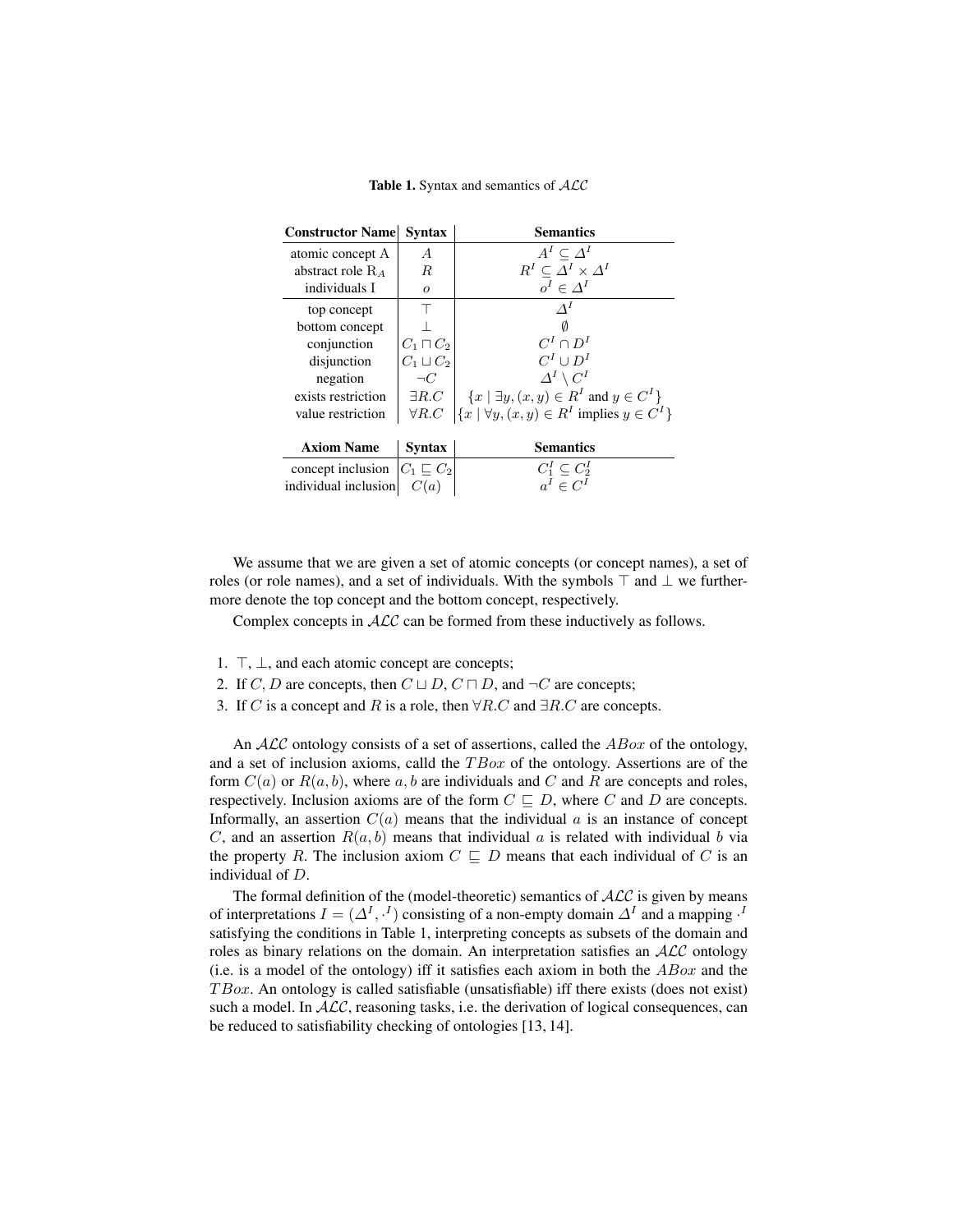Table 2. Truth table for 4-valued connectives

| $\begin{array}{c c c c c c c c} \alpha & f & f & f & f & t & t & t & \mid \stackrel{\leftarrow}{\textbf{1}} & \stackrel{\leftarrow}{\textbf{1}} & \stackrel{\leftarrow}{\textbf{1}} & \stackrel{\leftarrow}{\textbf{1}} & \stackrel{\leftarrow}{\textbf{1}} & \stackrel{\leftarrow}{\textbf{1}} & \stackrel{\leftarrow}{\textbf{1}} & \stackrel{\leftarrow}{\textbf{1}} & \stackrel{\leftarrow}{\textbf{1}} & \stackrel{\leftarrow}{\textbf{1}} & \stackrel{\leftarrow}{\textbf{1}} & \stackrel{\leftarrow}{\textbf{1}} & \stackrel{\leftarrow}{\textbf{1$                          |  |  |  |  |  |  |  |  |
|-------------------------------------------------------------------------------------------------------------------------------------------------------------------------------------------------------------------------------------------------------------------------------------------------------------------------------------------------------------------------------------------------------------------------------------------------------------------------------------------------------------------------------------------------------------------------------------|--|--|--|--|--|--|--|--|
|                                                                                                                                                                                                                                                                                                                                                                                                                                                                                                                                                                                     |  |  |  |  |  |  |  |  |
|                                                                                                                                                                                                                                                                                                                                                                                                                                                                                                                                                                                     |  |  |  |  |  |  |  |  |
|                                                                                                                                                                                                                                                                                                                                                                                                                                                                                                                                                                                     |  |  |  |  |  |  |  |  |
|                                                                                                                                                                                                                                                                                                                                                                                                                                                                                                                                                                                     |  |  |  |  |  |  |  |  |
| $\label{eq:2} \begin{array}{c c c c c c c c} \hline \alpha\mapsto \beta & t\;\; t\;\; t\;\; t & f\;\; t\;\stackrel{\scriptscriptstyle\top}{\leftarrow}\; \stackrel{\scriptscriptstyle\top}{\leftarrow}\; \stackrel{\scriptscriptstyle\top}{\leftarrow}\; \stackrel{\scriptscriptstyle\top}{\leftarrow}\; t\;\; t\;\; t & \stackrel{\scriptscriptstyle\top}{\leftarrow}\; t & \stackrel{\scriptscriptstyle\top}{\leftarrow}\; \stackrel{\scriptscriptstyle\top}{\leftarrow}\; t & t & t & t\\ \alpha\mapsto \beta & t\;\; t\;\; t & f\;\; t & f\;\stackrel{\scriptscriptstyle\top}{$ |  |  |  |  |  |  |  |  |
|                                                                                                                                                                                                                                                                                                                                                                                                                                                                                                                                                                                     |  |  |  |  |  |  |  |  |
|                                                                                                                                                                                                                                                                                                                                                                                                                                                                                                                                                                                     |  |  |  |  |  |  |  |  |

### 2.2 Four-valued Logic

The major studies of four-valued logics have been carried out in the setting of propositional logic. We will very briefly review the preliminaries which set the state for the four-valued version of ALC which we will present later in Section 3.

The idea of four-valued logic is based on the idea of having four truth values, instead of the classical two. The four truth values stand for *true, false, unknown* (or *undefined*) and *both* (or *overdefined, contradictory*). We use the symbols  $t, f, \perp, \perp, \perp$ , respectively, for these truth values, and the set of these four truth values is denoted by FOUR. The truth value  $\top$  stands for contradictory information, hence four-valued logic lends itself to dealing with inconsistent knowledge. The value  $\top$  thus can be understood to stand for *true and false*, while ⊥¨ stands for *neither true nor false*, i.e. for the absence of any information about truth or falsity.

Syntactically, four-valued logic is very similar to classical logic. Care has to be taken, however, in defining meaningful notions of implication, as there are several ways to do this. Indeed, there are three major notions of implication in the literature, all of which we will employ in our approach. The logical connectives we allow are thus negation  $\neg$ , disjunction  $\vee$ , conjunction  $\wedge$ , material implication  $\rightarrow$ , internal implication  $\supset$ , and strong implication  $\rightarrow$ . We will discuss them in detail later on as the presence of all three implications is crucial for our approach.

Interpretations for four-valued formulae (i.e. 4-interpretations) are obviously mappings from formulae to (the set of four) truth values, respecting the truth tables for the logical connectives, as detailed in Table 2. 4-models are defined in the obvious way, as follows, where t and  $\ddot{\top}$  are the designated truth values.

**Definition 1** *Let I be a 4-interpretation, let*  $\Sigma$  *be a theory (i.e. set of formulae) and let*  $\varphi$  *be a formula in four-valed logic. Then I is a 4-model of*  $\varphi$  *if and only if*  $I(\varphi) \in \{t, \dot{\top}\}\$ . *I is a 4-model of*  $\Sigma$  *if and only if I is a 4-model of each formula in Σ. Σ four-valued entails*  $\varphi$ *, written Σ*  $\models_4$   $\varphi$ *, if and only if every 4-model of Σ is a 4-model of*  $\varphi$ *.* 

Proposition 1. *We note the following general properties.*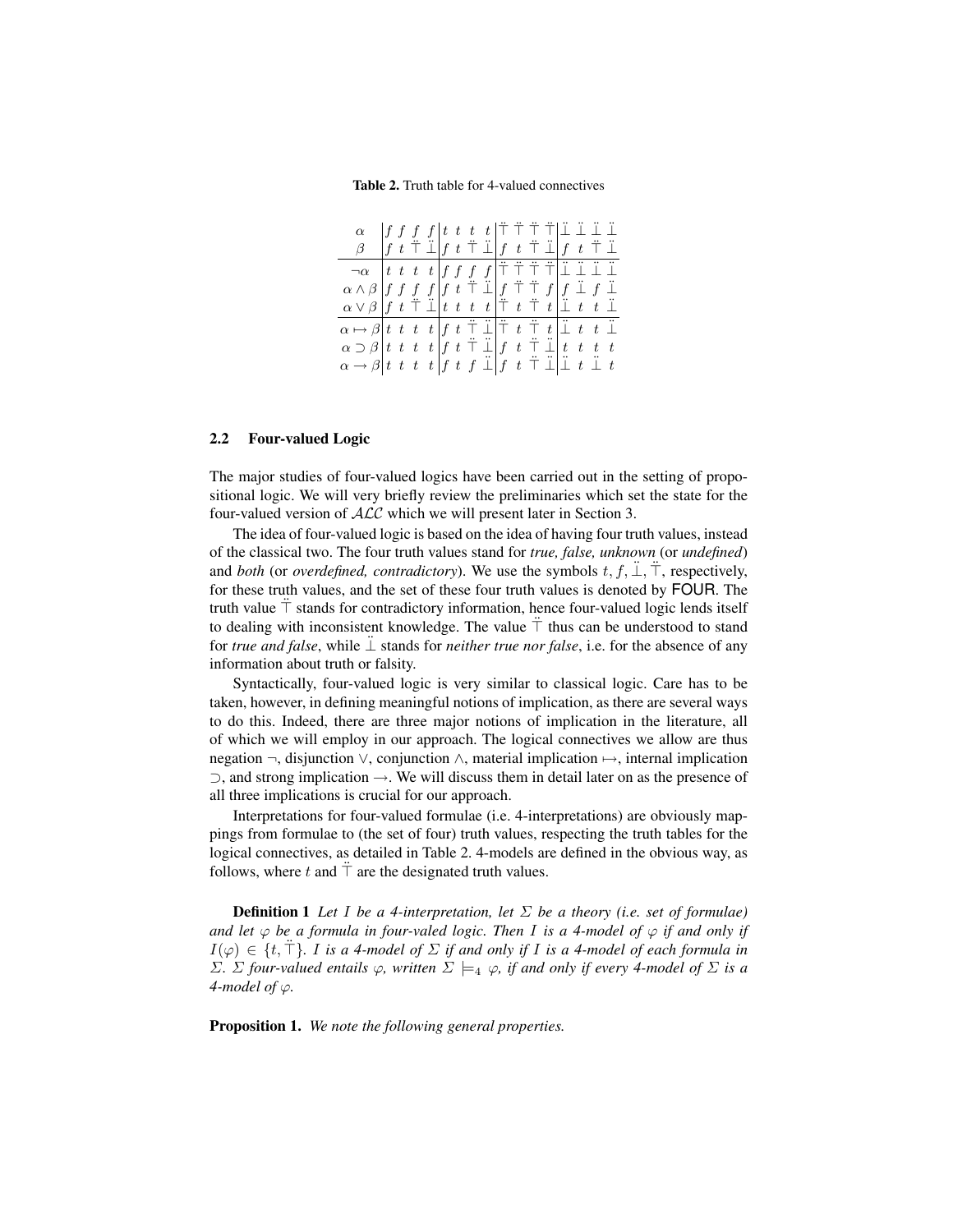- $\overline{P}$   *The language*  $L = \{\neg, \vee, \wedge, \supset, \bot, \top\}$  *is functional complete for the set FOUR of truth values, i.e. every function from FOUR<sup>n</sup> to FOUR is representable by some formula in* L *[10, Theorem 12].*
- *Any formula containing only connectives from* {¬,∨,∧, ⊃} *always has a fourvalued model.*

Some general remarks about the different notions of implication are in order. They are the major notions of implication used in the literature, and are discussed in detail in [10, 15]. The basic rationales behind them are the following: Material implication can be defined by means of negation and disjunction as known from classical logic. However, it does not satisfy Modus Ponens or the deduction theorem, and is thus of limited use as an *implication* in the intuitive sense. Internal implication satisfies Modus Ponens and the deduction theorem, but cannot be defined by means of other connectives. Furthermore, internal implication does not satisfy contraposition. Strong implication is stronger than internal implication, in that it additionally satisfies contraposition. Indeed, an alternative view on the truth tables for the implication connectives is as follows.

| $\varphi \mapsto \psi$ is definable as $\neg \varphi \vee \psi$ . |                                                                                                                             | (Material Implication) |
|-------------------------------------------------------------------|-----------------------------------------------------------------------------------------------------------------------------|------------------------|
| $\varphi \supset \psi$ evaluates to                               | $\begin{cases} \psi & \text{if } \varphi \in \{t, \dot{\top}\} \\ t & \text{if } \varphi \in \{f, \dot{\bot}\} \end{cases}$ | (Internal Implication) |
|                                                                   | $\varphi \to \psi$ is definable as $(\varphi \supset \psi) \land (\neg \psi \supset \neg \varphi)$ (Strong Implication)     |                        |

Further properties of the implication connectives are summarised in the following proposition (as shown in [10, Corollary 9] and [15]).

Proposition 1 *The following hold, where* Γ *is a theory and* ψ, φ *are formulae.*

- *Internal implication is not definable in terms of the connectives* ¬,∨,∧*.*
- $-\Gamma, \psi \models_4 \phi \text{ iff } \Gamma \models_4 \psi \supset \phi.$
- $-If\Gamma \models_4 \psi$  and  $\Gamma \models_4 \psi \supset \phi$  then  $\Gamma \models_4 \phi$ .
- $\psi \rightarrow \phi$  *implies that*  $\neg \phi \rightarrow \neg \psi$ *.*

Apart from the formal properties of the different notions of implication, it is obviously important to consider their intuitive meaning and their usefulness for knowledge base modelling. We will discuss this in detail in the next section.

### 3 The Four-valued Description Logic ACC4

We describe the syntax and semantics of our four-valued description logic  $ALC4$ . The approach is fairly standard apart from the fact that we allow the simultaneous use of all three notions of implication introduced before. We will thus devote significant space to a detailed discussion of the intuitions behind these different implications.

Syntactically, ALC4 hardly differs from ALC. Complex concepts and assertions are defined in exactly the same way. For class inclusion, however, the question arises how to interpret the underlying implication connective in the four-valued setting. We thus allow three kinds of class inclusions, corresponding to the three implication connectives we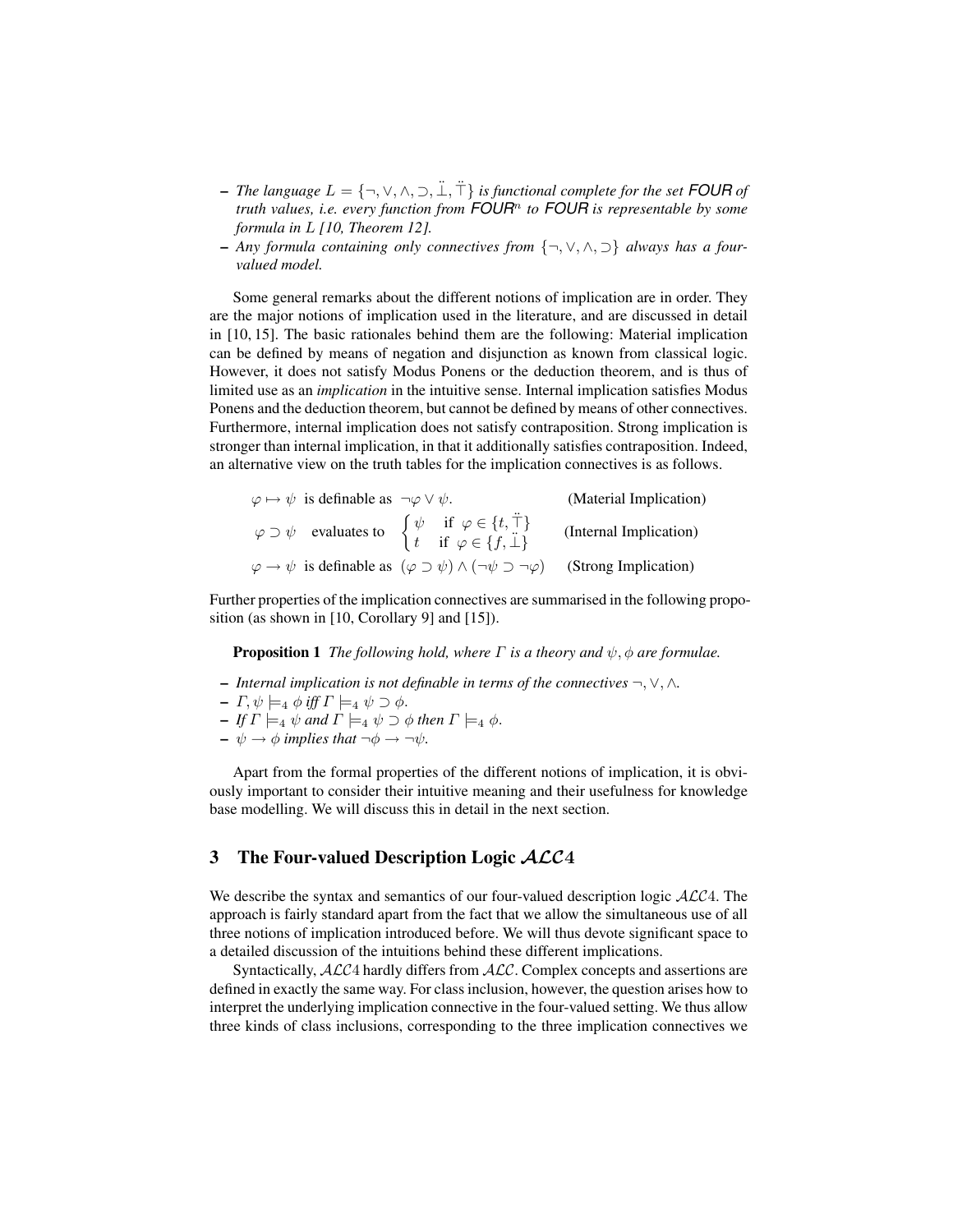have discussed. They are as follows, and correspond to material implication, implicit implication, and strong implication, respectively:

 $C \mapsto D$  (material inclusion axiom),

 $C \sqsubset D$  (internal inclusion axiom),

 $C \rightarrow D$  (strong inclusion axiom).

Semantically, interpretations map individuals to elements of the domain of the interpretation, as usual. For concepts, however, we need to make modifications to the notion of interpretation in order to allow for reasoning with inconsistencies.

Intuitively, in four-valued logic we need to consider four situations which can occur in terms of containment of an individual in a concept:  $(1)$  we know it is contained,  $(2)$ we know it is not contained, (3) we have no knowledge whether or not the individual is contained, (4) we have contradictory information, namely that the individual is both contained in the concept and not contained in the concept. There are several equivalent ways how this intuition can be formalised, one of which is described in the following.

For a given domain  $\Delta^I$  and a concept C, an interpretation over  $\Delta^I$  assigns to C a pair  $\langle P, N \rangle$  of (not necessarily disjoint) subsets of  $\Delta^I$ . Intuitively, P is the set of elements known to belong to the extension of  $C$ , while  $N$  is the set of elements known to be not contained in the extension of C. For simplicity of notation, we define functions proj<sup>+</sup>(·) and proj<sup>-</sup>(·) by

$$
proj^+ \langle P, N \rangle = P
$$
 and  $proj^- \langle P, N \rangle = N$ .

Formally, a four-valued interpretation is a pair  $I = (\Delta^I, \cdot^I)$  with  $\Delta^I$  as domain, where <sup>I</sup> is a function assigning elements of  $\Delta^I$  to individuals, and subsets of  $(\Delta^I)^2$  to concepts, such that the conditions in Table 3 are satisfied. Note that the conditions in Table 3 for role restrictions are designed in such a way that the logical equivalences  $\neg(\forall R.C) = \exists R.(\neg C)$  and  $\neg(\exists R.C) = \forall R.(\neg C)$  are retained – this is the most convenient way for us for handling role restrictions, as it will allows for a straightforward translation from  $ALC4$  to classical  $ALC$ . Note also that for roles we actually require only the positive part of the extension – we nevertheless require interpretations to assign pairs of sets to roles, which is a technical formality to retain consistency of notation with possible extensions to more expressive description logics (see [7]).

Obviously, under the constraints  $P \cap N = \emptyset$  and  $P \cup N = \Delta$ , four-valued interpretations become just standard two-valued interpretations.

The correspondences between truth values from FOUR and concept extensions, between truth values from FOUR and role relations are the obvious one: For instances  $a, b \in \Delta^I$ , concept name C, and role name R we have

\n- \n
$$
C^I(a) = t
$$
, iff  $a^I \in \text{proj}^+(C^I)$  and  $a^I \notin \text{proj}^-(C^I)$ ,\n
\n- \n $C^I(a) = f$ , iff  $a^I \notin \text{proj}^+(C^I)$  and  $a^I \in \text{proj}^-(C^I)$ ,\n
\n- \n $C^I(a) = \top$ , iff  $a^I \in \text{proj}^+(C^I)$  and  $a^I \in \text{proj}^-(C^I)$ ,\n
\n- \n $C^I(a) = \bot$ , iff  $a^I \notin \text{proj}^+(C^I)$  and  $a^I \notin \text{proj}^-(C^I)$ ;\n
\n- \n $R^I(a, b) = \top$ , iff  $(a^I, b^I) \in \text{proj}^+(R^I)$  and  $(a^I, b^I) \in \text{proj}^-(R^I)$ ,\n
\n- \n $R^I(a, b) = f$ , iff  $(a^I, b^I) \notin \text{proj}^+(R^I)$  and  $(a^I, b^I) \in \text{proj}^-(R^I)$ ,\n
\n- \n $R^I(a, b) = t$ , iff  $(a^I, b^I) \in \text{proj}^+(R^I)$  and  $(a^I, b^I) \notin \text{proj}^-(R^I)$ ,\n
\n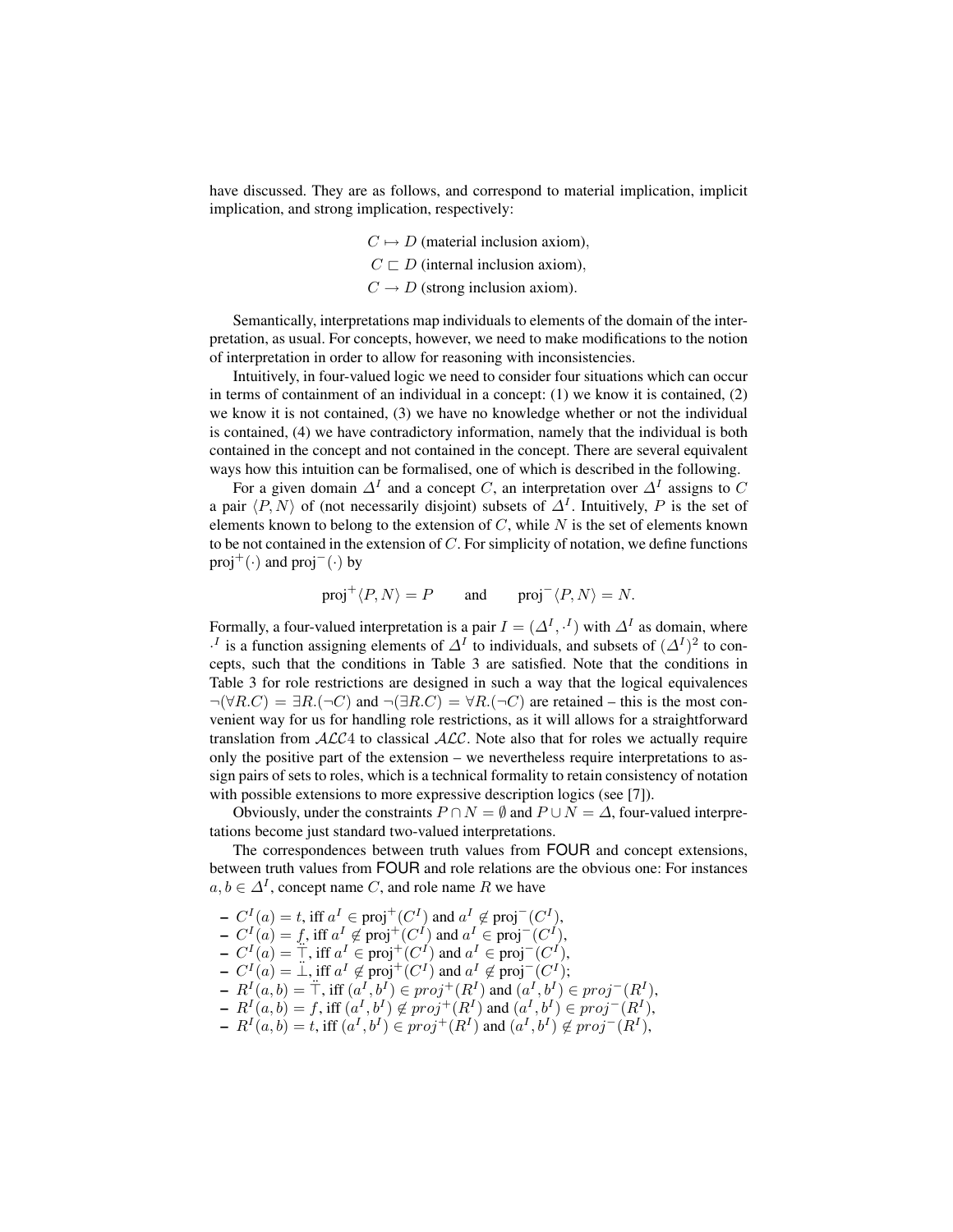| <b>Constructor Syntax</b> | <b>Semantics</b>                                                                                                                   |
|---------------------------|------------------------------------------------------------------------------------------------------------------------------------|
| A                         | $A^I = \langle P, N \rangle$ , where $P, N \subseteq \Delta^I$                                                                     |
| R                         | $R^I = \langle P_1 \times P_2, N_1 \times N_2 \rangle$ , where $P_1 \times P_2, N_1 \times N_2 \subseteq \Delta^I \times \Delta^I$ |
| $\Omega$                  | $o^I \in \Lambda^I$                                                                                                                |
|                           | $\langle \Delta^I, \emptyset \rangle$                                                                                              |
|                           | $\langle \emptyset, \Delta^I \rangle$                                                                                              |
| $C_1 \sqcap C_2$          | $\langle P_1 \cap P_2, N_1 \cup N_2 \rangle$ , if $C_i^I = \langle P_i, N_i \rangle$ for $i = 1, 2$                                |
| $C_1 \sqcup C_2$          | $\langle P_1 \cup P_2, N_1 \cap N_2 \rangle$ , if $C_i^I = \langle P_i, N_i \rangle$ for $i = 1, 2$                                |
| $\neg C$                  | $(\neg C)^{I} = \langle N, P \rangle$ , if $C^{I} = \langle P, N \rangle$                                                          |
| $\exists R.C$             | $\langle \{x \mid \exists y, (x, y) \in \text{proj}^+(R^I) \text{ and } y \in \text{proj}^+(C^I) \},\$                             |
|                           | $\{x \mid \forall y, (x, y) \in \text{proj}^+(R^I) \text{ implies } y \in \text{proj}^-(C^I)\}\$                                   |
| $\forall R.C$             | $\langle \{x \mid \forall y, (x, y) \in \text{proj}^+(R^I) \text{ implies } y \in \text{proj}^+(C^I) \},\$                         |
|                           | $\{x \mid \exists y, (x, y) \in \text{proj}^+(R^I) \text{ and } y \in \text{proj}^-(C^I)\}\$                                       |

Table 3. Semantics of  $ALC4$  Concepts

$$
- RI(a, b) = \mathcal{L}, \text{ iff } (aI, bI) \notin proj+(RI) \text{ and } (aI, bI) \notin proj-(RI).
$$

When defining the semantics as we just did, we ensure that a number of useful equivalences from classical logic hold, as follows.

**Proposition 2** *Let*  $C$ ,  $D$  *be concepts, and*  $\top$ ,  $\bot$  *are top concept and empty concept in DLs, respectively. For any four-valued interpretation* I*,*

$$
(C \sqcap \top)^{I} = C^{I}, (C \sqcup \top)^{I} = \top^{I},
$$

$$
(C \sqcap \bot)^{I} = \bot^{I}, (C \sqcup \bot)^{I} = C^{I}.
$$

*Proof.* For any given interpretation  $I = (\Delta^I, \cdot^I), \top^I = \langle \Delta^I, \emptyset \rangle, \bot^I = \langle \emptyset, \Delta^I \rangle$ . Without loss of generality suppose  $C^I = \langle P, N \rangle$ . By table 3:

$$
(C \sqcap \top)^{I} = \langle P \cap \Delta^{I}, N \cup \emptyset \rangle = \langle P, N \rangle = C^{I}
$$

$$
(C \sqcup \top)^{I} = \langle P \cup \Delta^{I}, N \cap \emptyset \rangle = \langle \Delta^{I}, \emptyset \rangle = \top^{I}
$$

$$
(C \sqcap \bot)^{I} = \langle P \cap \emptyset, N \cup \Delta^{I} \rangle = \langle \emptyset, \Delta^{I} \rangle = \bot^{I}
$$

$$
(C \sqcup \bot)^{I} = \langle P \cup \emptyset, N \cap \Delta^{I} \rangle = \langle P, N \rangle = C^{I}.
$$

Proposition 3 *Let* C, D *be concepts,* R *be an object role name or a datatype role name. For any four-valued interpretation* I*,*

$$
(\neg\neg C)^{I} = C^{I}, (\neg\top)^{I} = \bot^{I}, (\neg\bot)^{I} = \top^{I},
$$
  

$$
(\neg(C \sqcup D))^{I} = (\neg C \sqcap \neg D)^{I}, (\neg(C \sqcap D))^{I} = (\neg C \sqcup \neg D)^{I},
$$
  

$$
(\neg(\forall R.C))^{I} = (\exists R.\neg C)^{I}, (\neg(\exists R.C))^{I} = (\forall R.\neg C)^{I}.
$$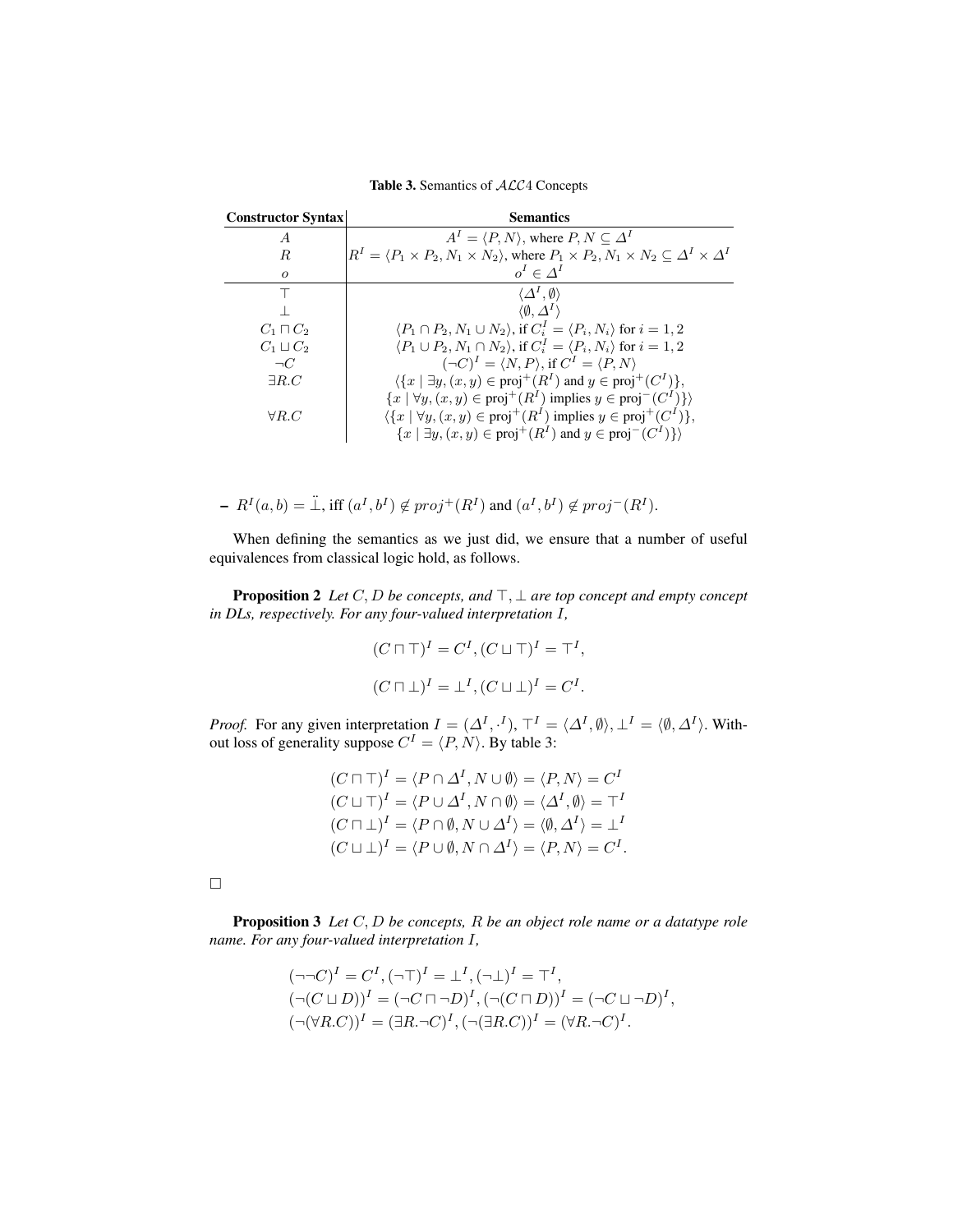**Table 4.** Semantics of inclusion axioms in  $ALC4$ 

| Axiom Name   Syntax                                       | <b>Semantics</b>                                                                                                                                                                                                                                                                                                                                                                                                      |
|-----------------------------------------------------------|-----------------------------------------------------------------------------------------------------------------------------------------------------------------------------------------------------------------------------------------------------------------------------------------------------------------------------------------------------------------------------------------------------------------------|
|                                                           | $\begin{tabular}{l c c c} \hline material inclusion & $C_1 \mapsto C_2$ & $\Delta^I \setminus \text{proj}^-(C_1^I) \subseteq \text{proj}^+(C_2^I)$ \\ internal inclusion & $C_1 \sqsubset C_2$ & $proj^+(C_1^I) \subseteq \text{proj}^+(C_2^I)$ \\ strong inclusion & $C_1 \to C_2$ & $proj^+(C_1^I) \subseteq \text{proj}^+(C_2^I)$ and \\ & $proj^-(C_2^I) \subseteq \text{proj}^-(C_1^I)$ \\ \hline \end{tabular}$ |
|                                                           |                                                                                                                                                                                                                                                                                                                                                                                                                       |
|                                                           |                                                                                                                                                                                                                                                                                                                                                                                                                       |
|                                                           |                                                                                                                                                                                                                                                                                                                                                                                                                       |
| individual assertion $\begin{bmatrix} C(a) \end{bmatrix}$ | $a^I \in \text{proj}^+(C^I)$                                                                                                                                                                                                                                                                                                                                                                                          |

*Proof.* For any interpretation  $I = (\Delta^I, \cdot^I), T^I = (\Delta^I, \emptyset), \perp^I = (\emptyset, \Delta^I)$ . Without loss of generality suppose  $C^I = \langle P, N \rangle, D^I = \langle P', N' \rangle$ . By table 3, the first three formulae hold obviously. Since

$$
(\neg(C \sqcup D))^I = \neg(P \cup P', N \cap N') = \langle N \cap N', P \cup P' \rangle = (\neg C \sqcap \neg D)^I
$$

So  $(\neg(C \sqcup D))^I = (\neg C \sqcap \neg D)^I$  holds.  $(\neg(C \sqcap D))^I = (\neg C \sqcup \neg D)^I$  follows in the same way.

Note that  $proj^+(C^I) = proj^-((\neg C)^I) = P, proj^- (C^I) = proj^+((\neg C)^I) = N.$ By definition 3:

$$
(\neg(\forall R.C))^I = \neg(\lbrace x \mid \forall y, (x, y) \in proj^+(R^I) \Rightarrow y \in proj^+(C^I) \rbrace,\lbrace x \mid \exists y, (x, y) \in proj^+(R^I) \land y \in proj^-(C^I) \rbrace= \langle \lbrace x \mid \exists y, (x, y) \in proj^+(R^I) \land y \in proj^-(C^I) \rbrace,\lbrace x \mid \forall y, (x, y) \in proj^+(R^I) \Rightarrow y \in proj^+(C^I) \rbrace= \langle \lbrace x \mid \exists y, (x, y) \in proj^+(R^I) \land y \in proj^+((\neg C)^I) \rbrace,\lbrace x \mid \forall y, (x, y) \in proj^+(R^I) \Rightarrow y \in proj^-((-C)^I) \rbrace= (\exists R.\neg C)^I
$$

Therefore,  $(\neg(\forall R.C))^I = (\exists R.\neg C)^I$ . Similarly,  $(\neg(\exists R.C))^I = (\forall R.\neg C)^I$  holds.  $\Box$ 

We now come to the semantics of the three different types of inclusion axioms. It is formally defined in Table 4 (together with the semantics of concept assertions). We say that a four-valued interpretation I satisfies a four-valued ontology  $\mathcal O$  (i.e. is a model of it) iff it satisfies each assertion and each inclusion axiom in  $\mathcal{O}$ . An ontology  $\mathcal O$  is satisfiable (unsatisfiable) iff there exists (does not exist) such a model.

With the formal definitions out of the way, it remains to address the intuitions underlying the different inclusion axioms. These intuitions are evidenced by the formal properties of the underlying implications as discussed in Section 2.2 as well as the behaviour of the implications in practice. We actually foresee a possible workflow for handling inconsistent ontologies, as follows. In a first step, inclusion axioms are classified into the three types of four-valued inclusion axioms available. Then four-valued reasoning is performed based on the classification, in order to arrive at a meaningful 4-valued conclusion. The question, how such a classification can be performed, will not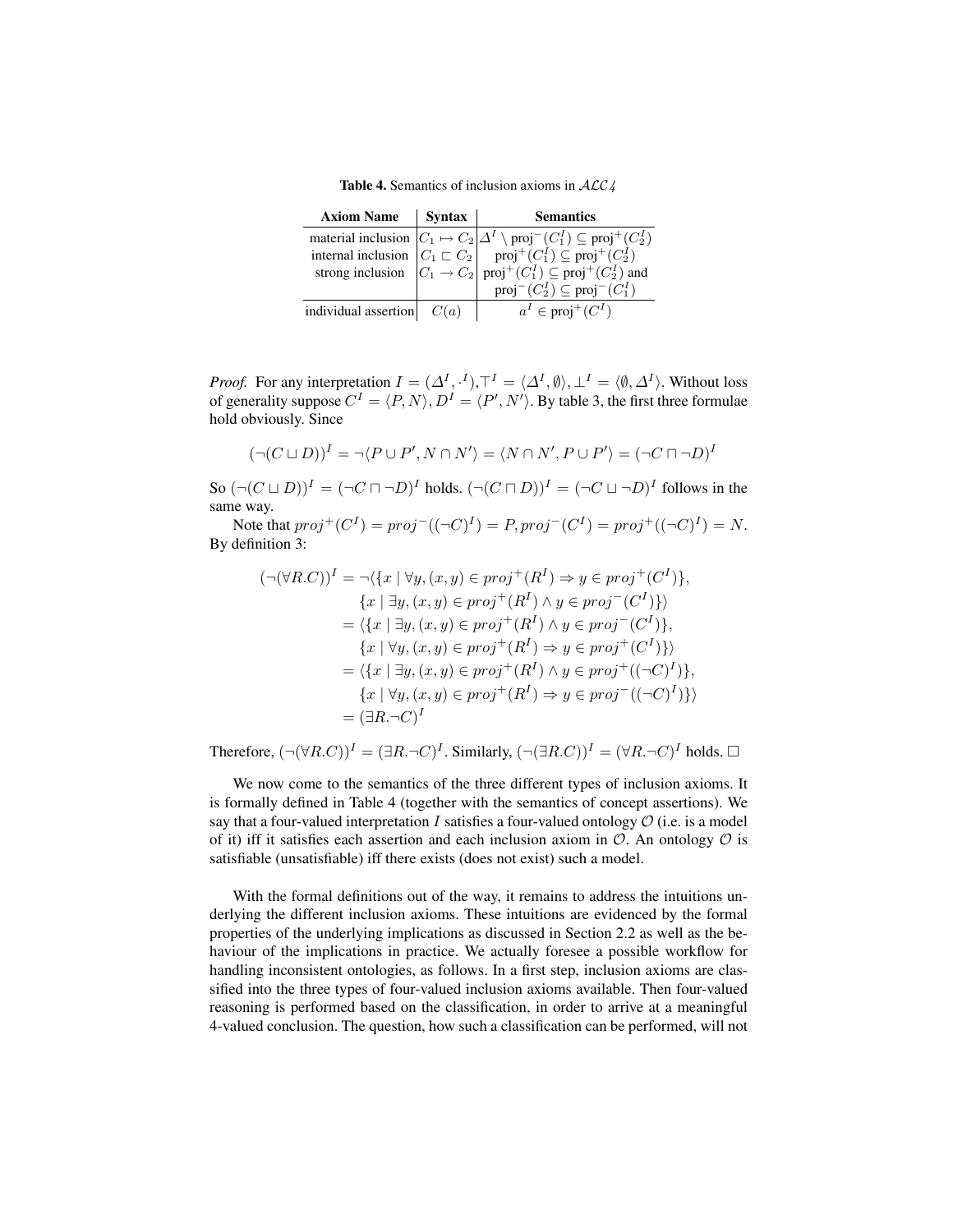be addressed in this paper. It constitutes a seperate substantial piece of work which is under investigation by the authors. A combination of automated detection and a userinteraction process may be the most workable solution, where the user-interaction process may be guided by the intuitive explanations which we will now give for the three types of inclusion. An example which displays the effects of the different inclusions is given in Section 6.

*Strong inclusion* respects the deduction theorem and contraposition reasoning. In a paraconsistent context, it is thus the inclusion to be used for universal truth, such as  $Square \rightarrow FourEdge.$ 

*Internal inclusion* propagates contradictory information forward, but not backward as it does not allow for contraposition reasoning. It can thus be characterized as a *brave* way of handling inconsistency. It should be used whenever it is important to infer the consequent even if the antecedent may be contradictory. To give an example, consider a robot fault diagnosis system and an axiom stating that oil leakage is indicative of a robot malfunction. Obviously, it is important to check on a possible malfunction even in case there is contradictory information about an oil leakage. In a paraconsistent context, the axiom is thus best modeled by means of internal inclusion, i.e. as OilLeakage  $\Box$ RobotMalfunction.

*Material inclusion* is *cautious* in the sense that contradictory information is not propagated. The intuition behind material inclusion becomes apparent by studying the truth table for material implication:  $a \mapsto b$  indicates that the only way for b to be *not true* (i.e. to be f or  $\perp$ ) is if a is false (i.e. it is f or  $\perp$ ). This kind of modelling becomes important if an inclusion has to be second-guessed e.g. after a merging of knowledge bases. Consider, for example, an ontology about marathon runs containing the axiom Healthy  $\Box$  ParticipatesInMarathon which is supposed to say that somebody (i.e. a person who has signed up for a run) participates in a marathon if he checkes out to be healthy. The axiom is reasonable if the domain is for the management of marathon participants' data only. Now imagine that this ontology is merged with other sports knowledge bases, e.g. a boxing domain. It is wrong to infer that every healthy boxer will participate in the marathon, so the original axiom will likely lead to contradictions. We propose to handle this kind of information by modelling the axiom as material inclusion, i.e. as Healthy  $\mapsto$  ParticipatesInMarathon, which will indeed not infer participation from a positive health status. However, the weak form of contraposition reasoning featured by material inclusion results in the following situation: If an individual is not known to be contained in ParticipatesInMarathon, then it is known to be not Healthy, resulting in a possible contradiction on health status while avoiding contradiction in terms of marathon participation, which may be preferred in the domain. Material inclusion may thus propagate contradictory information backwards (to the antecedent), while internal inclusion may propagate contradictory information forward (to the consequent).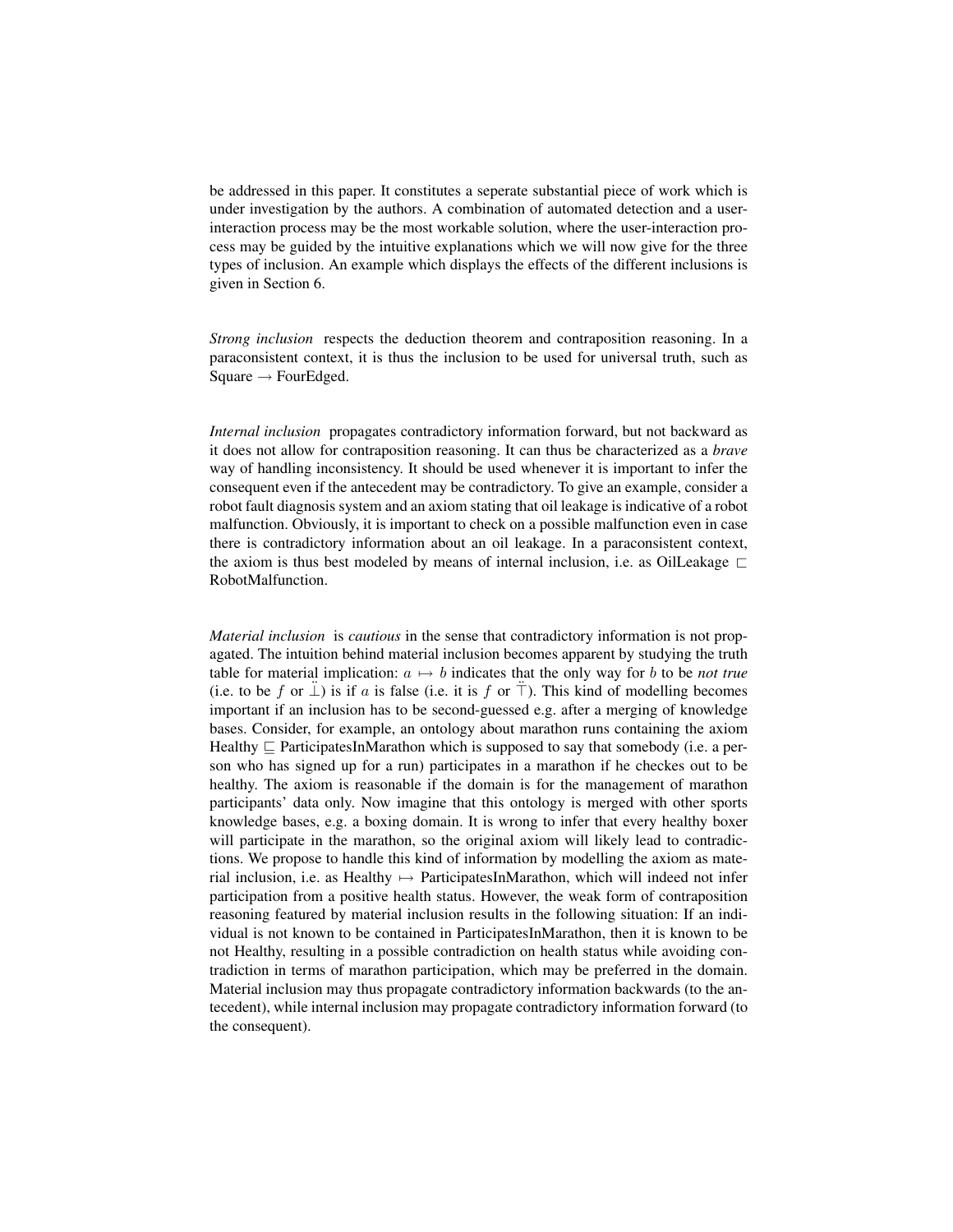## 4 Transforming  $\mathcal{ALC}4$  to  $\mathcal{ALC}$

It is a pleasing property of  $ALC4$ , that it can be translated easily into classical  $ALC$ , such that paraconsistent reasoning can be simulated using standard  $ALC$  reasoning algorithms. We briefly present the translation, a preliminary report has appeared in [7].<sup>2</sup>

For any given concept C, its transformation  $\overline{C}$  is the concept obtained from C by the following inductively defined transformation.

- If  $C = A$  for A an atomic concept, then  $\overline{C} = A^+$ , where  $A^+$  is a new concept;
- If  $C = \neg A$  for A an atomic concept, then  $\overline{C} = A^-$ , where  $A^-$  is a new concept;
- If  $C = \top$ , then  $\overline{C} = \top$ ;
- If  $C = \perp$ , then  $\overline{C} = \perp$ ;
- If  $C = E \sqcap D$  for concepts D, E, then  $\overline{C} = \overline{E} \sqcap \overline{D}$ ;
- If  $C = E \sqcup D$  for concepts  $D, E$ , then  $\overline{C} = \overline{E} \sqcup \overline{D}$ ;
- If  $C = \exists R.D$  for D a concept and R is a role, then  $\overline{C} = \exists R.\overline{D}$ ;
- If  $C = \forall R.D$  for D a concept and R is a role, then  $\overline{C} = \forall R.\overline{D}$ ;
- If  $C = \neg \neg D$  for a concept D, then  $\overline{C} = \overline{D}$ ;
- If  $C = \neg(E \sqcap D)$  for concepts D, E, then  $\overline{C} = \overline{\neg E} \sqcup \overline{\neg D}$ ;
- If  $C = \neg(E \sqcup D)$  for concepts D, E, then  $\overline{C} = \overline{\neg E} \sqcap \overline{\neg D}$ ;
- If  $C = \neg (\exists R.D)$  for D a concept and R is a role, then  $\overline{C} = \forall R.\overline{\neg D}$ ;
- If  $C = \neg(\forall R.D)$  for D a concept and R is a role, then  $\overline{C} = \exists R.\overline{\neg D}$ ;

Based on this, axioms are transformed as follows, where  $C_1, C_2$  are concepts.

$$
- \overline{C_1 \mapsto C_2} = \overline{-C_1} \sqsubseteq \overline{C_2}
$$
  
\n
$$
- \overline{C_1 \sqsubseteq C_2} = \overline{C_1} \sqsubseteq \overline{C_2};
$$
  
\n
$$
- \overline{C_1 \rightarrow C_2} = \{\overline{C_1} \sqsubseteq \overline{C_2}, \overline{\neg C_2} \sqsubseteq \overline{\neg C_1}\}.
$$
  
\n
$$
- \overline{C(a)} = \overline{C(a)}, \overline{R(a, b)} = R(a, b), \text{ where } a, b \text{ are individuals, } C \text{ a concept, } R \text{ a role.}
$$

We note that the transformation algorithm is linear in the size of the ontology. The following theorem shows that paraconsistent reasoning can indeed be simulated on standard reasoners by means of the transformation just given. This implies that paraconsistent reasoning in our paradigm is not more expensive than classical reasoning.

For any ontology  $\mathcal{O}, \overline{\mathcal{O}}$  is defined as the set  $\{\overline{\alpha} \mid \alpha \text{ is an axiom of } \mathcal{O}\}.$ 

**Theorem 4** *For any ontology*  $\mathcal{O}$  *we have*  $\mathcal{O} \models_4 \alpha$  *if and only if*  $\overline{\mathcal{O}} \models_2 \overline{\alpha}$ *, where*  $\models$ <sub>2</sub> is the entailment in classical ALC.

In the rest of this section we prove theorem 4. For this, we first need some notations and definitions.

**Definition 2** *(Decomposability)* The four-valued semantics of ALC4 can be de*composed into two-valued semantics of* ALC*, iff for any concept* C *and object role* R *in an*  $ALC_4$  *ontology*  $O$ *, there are two concepts*  $C_1$ ,  $C_2$  *and two object roles*  $R_1$ ,  $R_2$ 

<sup>&</sup>lt;sup>2</sup> In [7], it was actually spelled out for  $\mathcal{SHOIN}$ .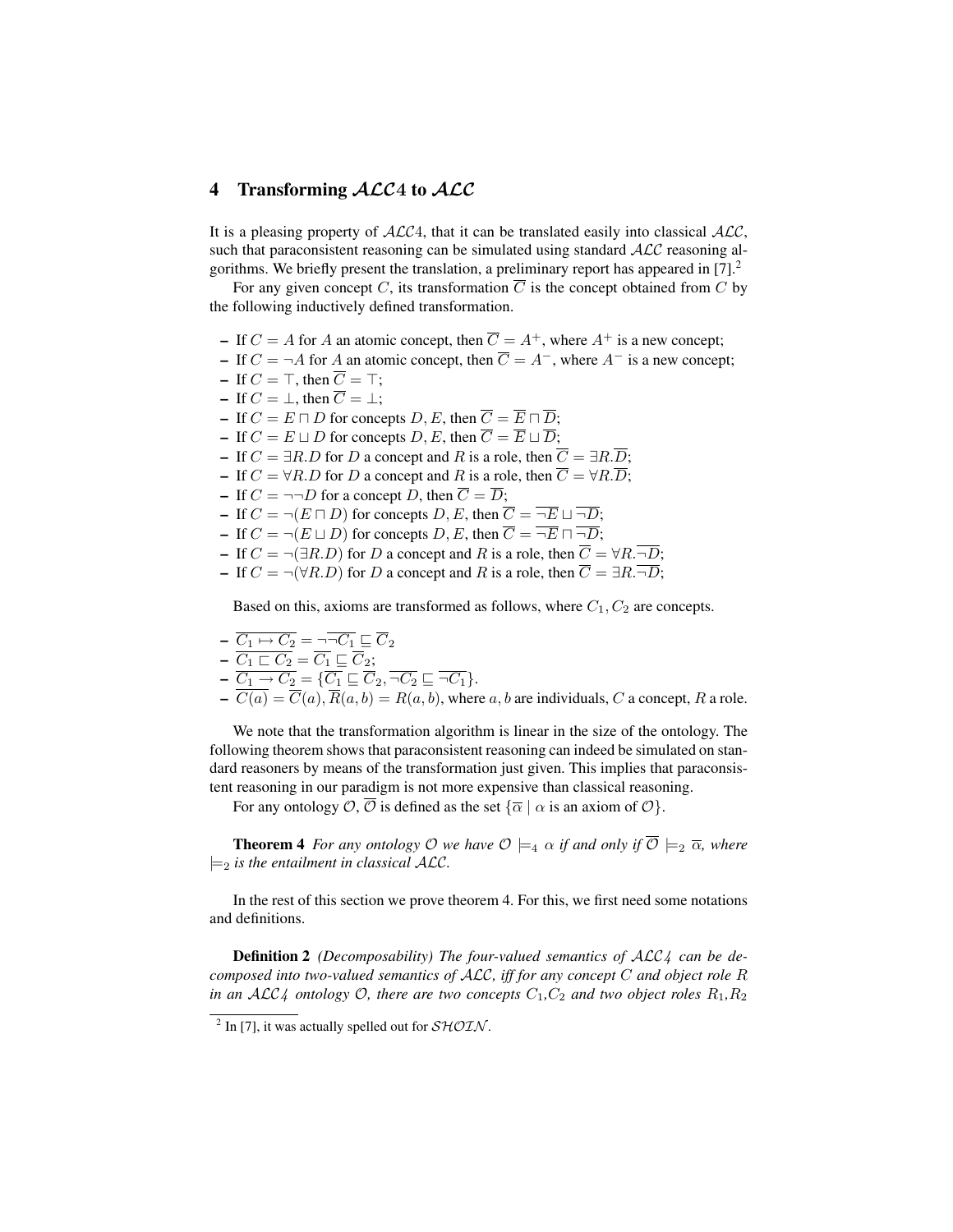in a two-valued  $\text{ALC}$  ontology  $\mathcal{O}'$  such that for any four-valued interpretation I of  $\mathcal{O}$ , *there's a two-valued interpretation I' of*  $O'$ *, such that* 

$$
C^I = \langle P, N \rangle \text{ iff } C_1^{I'} = P, C_2^{I'} = N.
$$
  

$$
R^I = \langle P_1 \times P_2, N_1 \times N_2 \rangle \text{ iff } R_1^{I'} = P_1 \times P_2, R_2^{I'} = \Delta^{I'} \times \Delta^{I'} \setminus N_1 \times N_2.
$$

*where*  $P, N, P_1, P_2, N_1$  *and*  $N_2$  *are subsets of the domain of I.* 

The decomposability of  $ALC_4$  means that the four-valued semantics of concept C and role R can be divided into the two-valued semantics of two  $\mathcal{ALC}$  concepts  $C_1, C_2$ and roles  $R_1, R_2$ . This is an essential property of four-valued DLs such that theorem 4 holds.

To eliminate the symbol confusion between the original and the transformed languages, we denote the original language as  $\mathcal{L}$ , for which  $\mathcal{L} = \{C, R, a \mid C \text{ is a concept} \}$ name, R is a role name, a is an individual}.  $A(\mathcal{L})$  is the atomic concept set of  $\mathcal{L}$ . And the transformed language is denoted as  $\overline{\mathcal{L}} = \{\overline{C}, \overline{\neg C}, R^+, R^=,\overline{a} \mid C, R, a \in \mathcal{L}, \overline{C}, \overline{\neg C}\}$ are the concept transformations of C and  $\neg C$  respectively,  $R^+$ ,  $R^-$  are two new roles for R.  $\bar{a}$  is the renamed name of individual  $a$ . Especially, for atom A, we denote  $A^+$ and  $A^-$  for atomic concept transformations of A and  $\neg A$ , respectively.

**Definition 3** *(Classical Induced Interpretation) Let*  $I = (\Delta^I, \cdot^I)$  *be an interpretation of ALC* 4, and  $\overline{\mathcal{O}}$  *be the classical induced ontology of*  $\mathcal{O}$ *. I's classical induced* interpretation  $\overline{I} = (\Delta^I, \cdot^I)$  *is defined as follows:* 

- $-$  *I* and  $\overline{I}$  have the same domain, i.e.  $\Delta^{I} = \Delta^{I}$ ;
- $-$  I and  $\overline{I}$  interpret instance names in the same way, i.e.  $\overline{a}^I = a^I;$
- **−** For any atomic concept A, if  $A^I = \langle P, Q \rangle$ , then  $(A^+)^{\bar{I}} = P$ ,  $(A^-)^{\bar{I}} = Q$ ;
- $-$  *For any object or datatype role* R, if  $R^I = \langle P_1 \times P_2, N_1 \times N_2 \rangle$ *, then*  $(R^+)^I =$  $P_1 \times P_2$ , and  $(R^=)^I = \Delta^I \times \Delta^I \setminus N_1 \times N_2$ .
- *The semantics of complex concepts are obtained in the standard way.*

**Definition 4** *(Four-valued Induced Interpretation) Let*  $\overline{I}$  *be the interpretation of an* ALC *ontology*  $\mathcal{O}$ ,  $\overline{I}$ 's four-valued induced interpretation  $I = (\Delta^I, \cdot^I)$  is defined as *follows:*

- $-$  I and  $\overline{I}$  have the same domain, i.e.  $\Delta^{I} = \Delta^{I}$ ;
- $-$  I and  $\overline{I}$  interpret instance names in the same way, i.e.  $\overline{a}^I = a^I;$
- *− For any primitive concept* A, if  $(A^+)^I = P$ ,  $(A^-)^I = Q$ , then  $A^I = \langle P, Q \rangle$ ;
- $-$  *For any object and datatype role* R, if  $(R^+)^I = P_1 \times P_2$ , and  $(R^=)^I = Q_1 \times Q_2$ , *then*  $R^I = \langle P_1 \times P_2, \Delta^I \times \Delta^I \setminus Q_1 \times Q_2 \rangle$ *.*
- *The semantics of complex concepts are obtained according to table 3.*

Now we prove the decomposability of  $ALC4$ .

Lemma 5 ALC4 *can be decomposed to two-valued semantics of* ALC*.*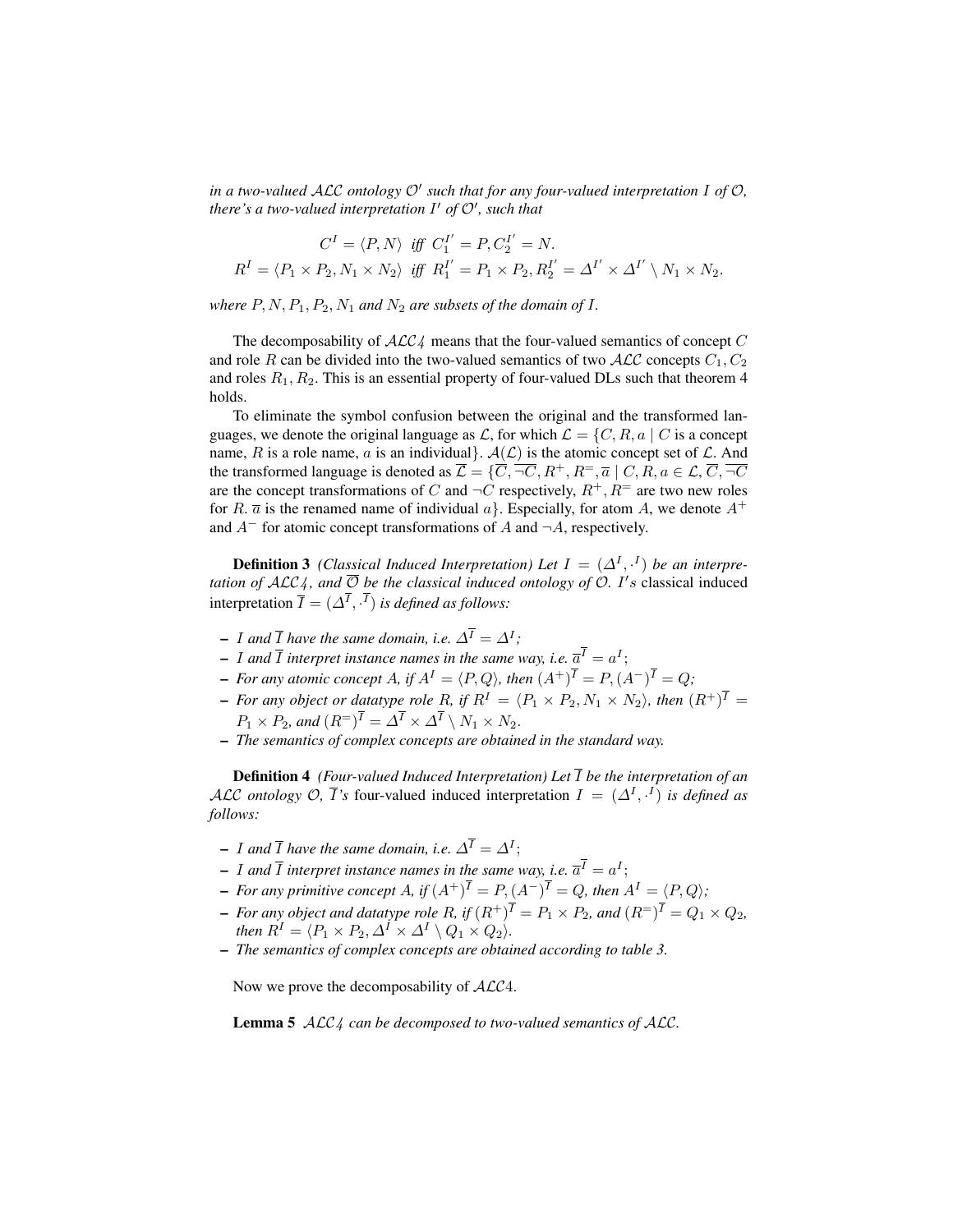*Proof.* Let  $O$  be an  $ALC4$  ontology and  $C$  be a concept. For any interpretation  $I$ , we prove by induction on concept structure that  $C^I = \langle P, N \rangle$  iff  $\overline{C}^I = P, \overline{\neg C}^I = N$ , where  $\overline{I}$  is the Classical Induced Interpretation of I.

Case: C is an atomic concept A is easy by definition 4, 3. Case:  $C = \neg D$ .  $\overline{C} = \overline{\neg D}$ ,  $\overline{\neg C} = \overline{D}$ ,

- Suppose  $C^I = \langle P, N \rangle$ . Then  $D^I = \langle N, P \rangle$ . By induction assumption, we know  $\overline{D}^I = N$ ,  $\overline{\neg D}^I = P$ . That is  $\overline{\neg C}^I = N$ ,  $\overline{C}^I = P$ .
- Whereas, suppose  $\overline{C}^I = P, \overline{\neg C}^I = N$ . Then  $\overline{D}^I = N, \overline{\neg D}^I = P$  By induction assumption, we know  $D^I = \langle N, P \rangle$ . Through the semantics of negation, we know  $C^I = \langle P, N \rangle.$

Case:  $C = D \sqcup E$ ,  $\overline{C} = \overline{D} \sqcup \overline{E}$ , and  $\overline{\neg C} = \overline{\neg D} \sqcap \overline{\neg E}$ ,

- **−** Suppose  $C^I = \langle P, N \rangle$ ,  $D^I = \langle P_1, N_1 \rangle$ ,  $E^I = \langle P_2, N_2 \rangle$ . Then  $P_1 \cup P_2 = P$ ,  $N_1 \cap$  $N_2 = N$ . By induction assumption, we know  $\overline{D}^I = P_1$ ,  $\overline{\neg D}^I = N_1$ ,  $\overline{E}^I = P_2$ , and  $\overline{\neg E}^I = N_2$ , therefore  $\overline{C}^I = \overline{D}^I \cup \overline{E}^I = P_1 \cup P_2 = P_1 \overline{\neg C}^I = \overline{\neg D}^I \cap \overline{\neg E}^I =$  $N_1 \cap N_2 = N$ .
- Whereas, suppose  $\overline{C}^I = P$ ,  $\overline{\neg C}^I = N$ ,  $\overline{D}^I = P'$ ,  $\overline{\neg D}^I = N'$ , and  $\overline{E}^I = P''$ ,  $\overline{\neg E}^I =$ N''. By the definition of semantics,  $P = P' \cup P''$ ,  $N = N' \cap N''$ . By induction assumption, we know  $D^I = \langle P', N' \rangle, E^I = \langle P'', N'' \rangle$ . Therefore  $C^I =$  $\langle P' \cup P'', N' \cap N'' \rangle = \langle P, N \rangle$  by definition of semantics of  $\mathcal{ALC}_4$ .

Case:  $C = D \sqcap E$ . the proposition holds likewise. Case:  $C = \forall R.D. \overline{C} = \forall R.\overline{D}$  and  $\overline{\neg C} = \exists R.\overline{\neg D}$ .

- Suppose  $C^I = \langle P, N \rangle$ ,  $D^I = \langle P_1, N_1 \rangle$ . By semantics definition, we know  $P =$  $\{x \mid \forall y, R(x, y) \Rightarrow y \in proj^+(D^I)\}, N = \{x \mid \exists y, R(x, y) \land y \in proj^-(D^I)\}.$ By induction assumption, we know  $\overline{D}^I = P_1$  and  $\overline{\neg D}^I = N_1$ . Therefore,  $N_1 =$  $proj^-(D^I)$ . (Note that  $P_1 = proj^+(D^I)$ )

$$
\overline{C}^I = (\forall R.\overline{D})^{\overline{I}} = \{x \mid \forall y, R(x, y) \Rightarrow y \in (\overline{D})^{\overline{I}}\}
$$

$$
= \{x \mid \forall y, R(x, y) \Rightarrow y \in P_1\} = P,
$$

$$
\overline{\neg C}^{\overline{I}} = (\exists R.\overline{\neg D})^{\overline{I}} = \{x \mid \exists y, R(x, y) \land y \in (\overline{\neg D})^{\overline{I}}\}
$$

$$
= \{x \mid \exists y, R(x, y) \land y \in N_1\} = N.
$$

- Whereas, suppose  $\overline{C}^I = P$ ,  $\overline{\neg C}^I = N$ ,  $\overline{D}^I = P'$ ,  $\overline{\neg D}^I = N'$ . By the definition of semantics,

$$
P = \overline{C}^{\overline{I}} = (\forall R. \overline{D})^{\overline{I}} = \{x \mid \forall y, R(x, y) \Rightarrow y \in P'\},
$$
  

$$
N = \overline{\neg C}^{\overline{I}} = (\exists R. \overline{\neg D})^{\overline{I}} = \{x \mid \exists y, R(x, y) \land y \in N'\}.
$$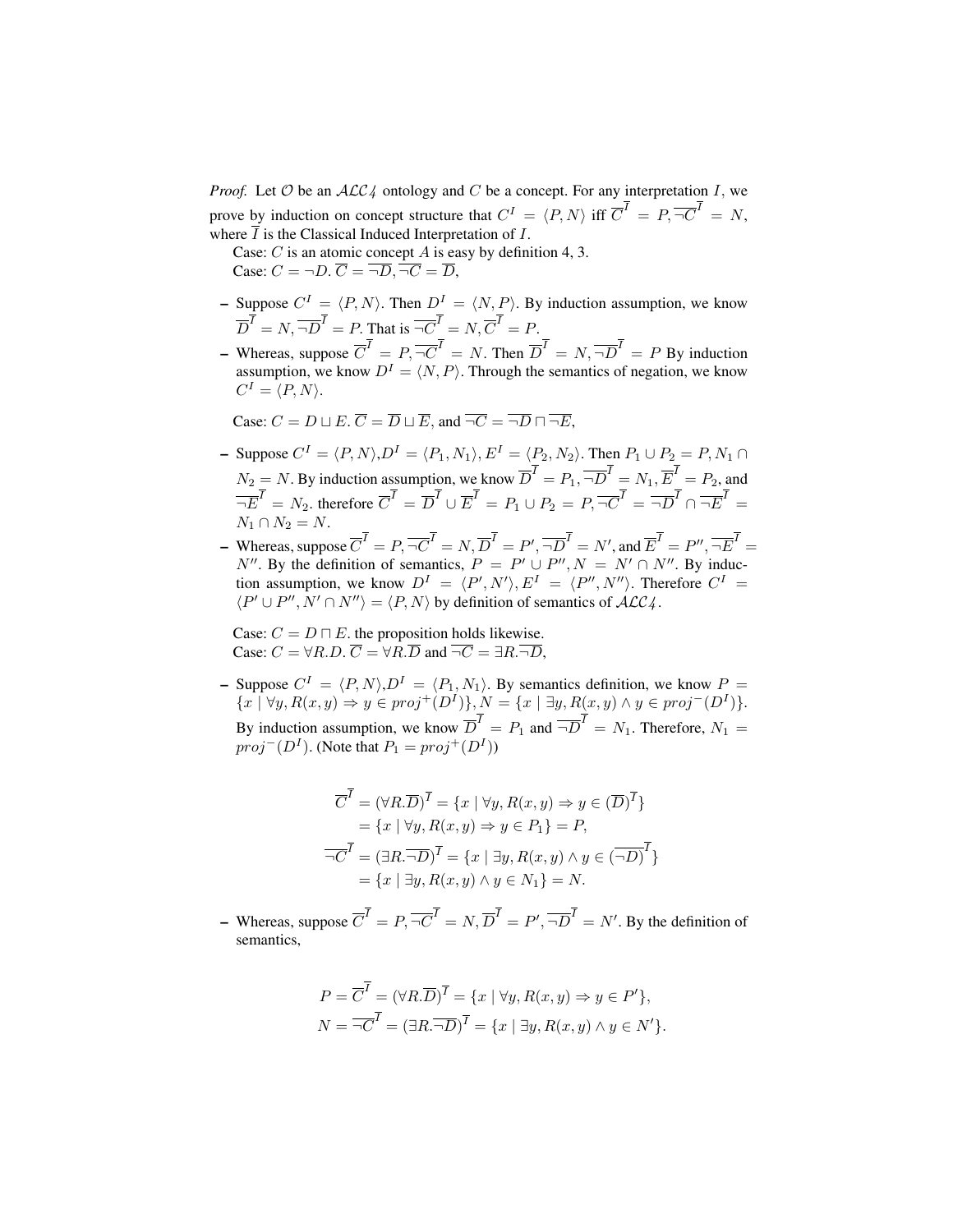By induction assumption, we know  $D^I = \langle P', N' \rangle$ . Furthermore, by the semantics of  $ALC4$ , we know

$$
C^{I} = \langle \{x \mid \forall y, R(x, y) \Rightarrow y \in P'\}, \{x \mid \exists y, R(x, y) \land y \in N'\} \rangle = \langle P, N \rangle
$$

Case:  $C = \exists R.D.$  the lemma holds likewise.

In all, let  $C_1 = \overline{C}, C_2 = \overline{\neg C}$ , we see that for any concept  $C, C^I = \langle P, N \rangle$  iff  $C_1^I = P$  and  $C_2^I = N$ .

For any role R, from definition 4 and 3, we can see that  $R^I = \langle P_1 \times P_2, N_1 \times P_2 \rangle$  $\langle N_2\rangle$  iff  $\overline{R_1}^I=P_1\times P_2, \overline{R_2}^I=\varDelta^I\times\varDelta^I\setminus N_1\times N_2.$   $\Box$ 

Now we turn to prove theorem 4.

*Proof.* (OF THEOREM 4) (Necessity) For any interpretation  $I$  of  $O$ , let the interpretation  $\overline{I}$  be I's classical induced interpretation. According to the relationship between  $\overline{\mathcal{O}}$  and  $\mathcal{O}$ , for any  $\overline{\mathcal{O}}$ 's inclusion of the form  $\neg \overline{\neg C} \sqsubseteq \overline{\mathcal{D}} \in \overline{\mathcal{O}}$ ,  $C \mapsto D \in \mathcal{O}$ . Suppose  $C^I = \langle P_1, N_1 \rangle, D^I = \langle P_2, N_2 \rangle$ . By lemma 5,  $\overline{\neg C}^I = N_1, \overline{D}^I = P_2$ . Then,  $(\neg \neg \overline{C})^I = \Delta^I \setminus N_1 = \Delta^I \setminus N_1$ . *I* satisfies  $C \mapsto D$ , so  $\Delta^I \setminus N_1 \subseteq P_2$ . Therefore,  $\left(\overline{-C}\right)^{\overline{I}} \subseteq \overline{D}^I$ , that is,  $\overline{I}$  satisfies  $\overline{-C} \sqsubseteq \overline{D}$ .

For any  $\overline{O}$ 's inclusion of the form  $\overline{C} \sqsubseteq \overline{D} \in \overline{O}$ ,  $\overline{\neg C} \sqsubseteq \overline{\neg D} \notin \overline{O}$ ,  $C \sqsubset D \in \mathcal{O}$ . Suppose  $C^I = \langle P_1, N_1 \rangle, D^I = \langle P_2, N_2 \rangle$ . By lemma 5,  $\overline{C}^I = P_1, \overline{D}^I = P_2$ . I satisfies  $C \sqsubset D$ . Therefore,  $P_1 = proj^+(C^I) \subseteq proj^+(D^I) = P_2$ , that is  $\overline{I}$  satisfies  $\overline{C} \sqsubseteq \overline{D}$ .

For any  $\overline{O}$ 's inclusion pair of the form  $\{\overline{C} \sqsubseteq \overline{D}, \overline{\neg D} \sqsubseteq \overline{\neg C}\} \subseteq \overline{O}, C \to D \in \mathcal{O}$ . Suppose  $C^I = \langle P_1, N_1 \rangle, D^I = \langle P_2, N_2 \rangle$ . By lemma 5,  $\overline{C}^I = P_1, \overline{D}^I = P_2, \overline{\neg C}^I =$  $N_1, \overline{\neg D}^I = N_2$ . I satisfies  $C \rightarrow D$ . Therefore,  $P_1 = proj^+(C^I) \subseteq proj^+(D^I) =$  $P_2, N_2 = proj^-(D^I) \subseteq proj^-(C^I) = N_1$ , that is  $\overline{I}$  satisfies  $\{\overline{C} \sqsubseteq \overline{D}, \overline{\neg D} \sqsubseteq \overline{\neg C}\}$ .

For any assertion of the form  $\overline{a}:\overline{C}$ .  $a:C$  belongs to the  $\mathcal{O}$ . Suppose  $C^I = \langle P, N \rangle$ ,  $a^I = \delta_0 \in \Delta^I$ , then  $(\overline{C})^I = P$ ,  $\overline{a}^I = \delta_0$ . Because *I* satisfies  $a:C$ ,  $\delta_0 \in P$ , that is  $\overline{I}$ satisfies  $\overline{a}:C$ . It is similar for  $R(a, b)$  assertion.

(sufficiency) For any interpretation  $\overline{I} = (\Delta^I, \cdot^I)$  of  $\overline{O}$ , let *I* be the four-valued semantics of  $\overline{I}$ . Similarly, we can prove the proposition to be right.  $\Box$ 

### 5 Resolution-Based Reasoning with  $ALC4$

There exist two fundamentally different approaches to reasoning with description logics. The first, historic approach is based on an adaptation of the tableaux method from first-order predicate logic (see [13]), and is implemented in most current reasoners. The second approach is based on resolution and has been realised in the KAON2 reasoner [12]. While the first method is best invoked by a preprocessing as spelled out in Section 4, the question arises whether anything can be gained by adjusting the resolution-based approach to a paraconsistent setting, thus avoiding the preprocessing step. In this section, we will spell out the adjustments necessary for doing this. We basically follow [12, Chapter 4], and indeed we assume that the reader is familiar with the KAON2-approach as we will not spell everything out in detail.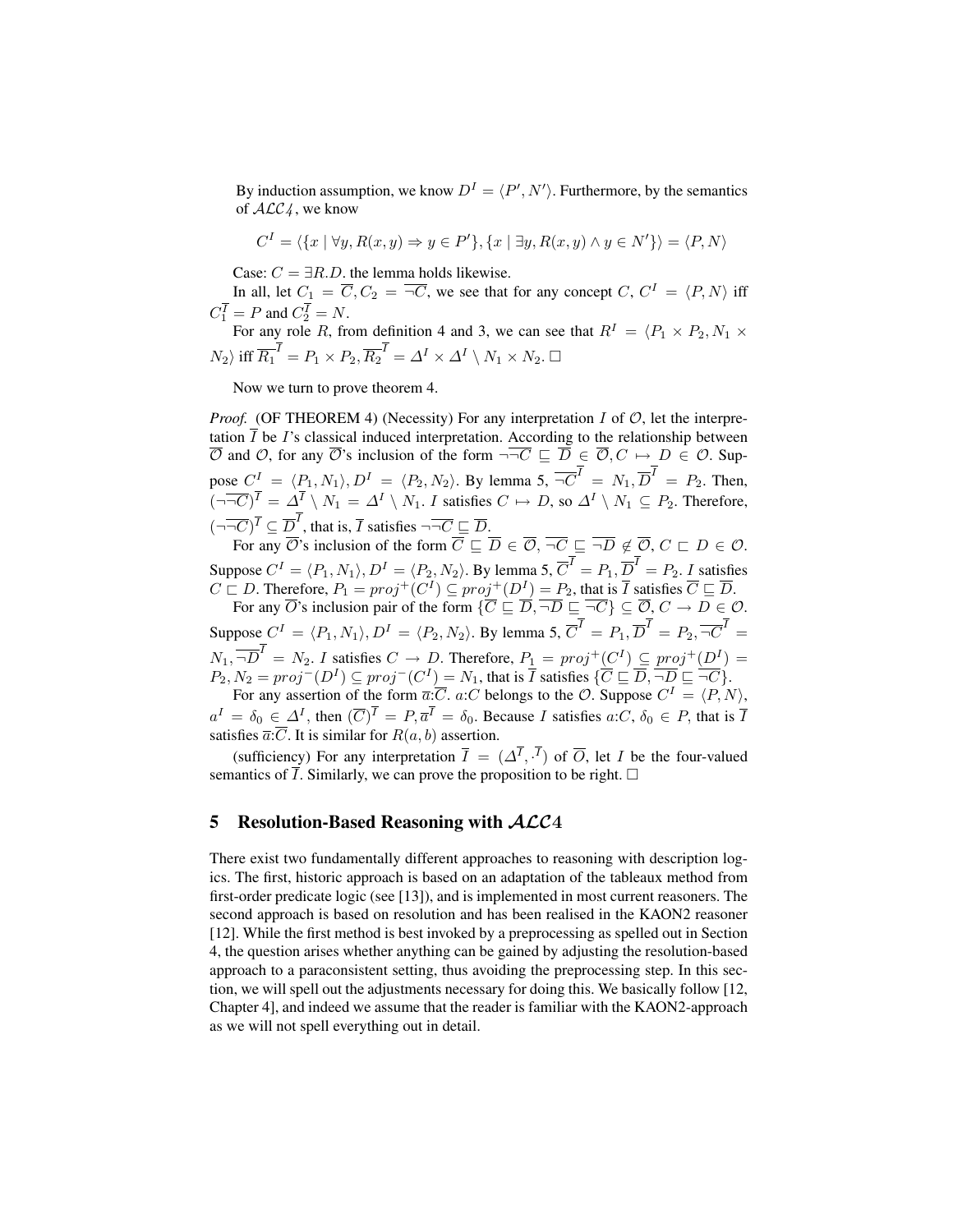We first note that resolution relies heavily on the *tertium non datur*, and thus does not lend itself easily to a paraconsistent setting. In particular, resolution cannot be based on the negation present in paraconsistent logics, as in this case  $A \vee B$  and  $\neg A \vee C$  does not imply  $B \vee C$ . We thus start by introducing a second kind of negation, called the *strong negation*, denoted by ∼. In order to avoid confusion, we will refer to the standard negation as *paraconsistend negation*.

**Definition 5** *The* strong negation ∼ *on*  $\{P, N\}$  | P, N ⊂  $\Delta\}$  *is defined by* 

 $\sim \langle P, N \rangle = \langle \Delta \setminus P, \Delta \setminus N \rangle.$ 

The intuition behind strong negation is to reverse both the information of being true and of being false. Notice that we do not extend our four-valued DLs to have the strong negation as a concept constructor. We rather use it only to provide a resolution-based decision procedure for four-valued DLs.

Proposition 6 *For strong negation, the following hold for all concepts* C, D *and roles* R*. For any four-valued interpretation* I*,*

$$
(\sim \sim C)^I = C^I, (\sim \top)^I = \bot^I, (\sim \perp)^I = \top^I, (\sim C)^I = (\sim \neg C)^I
$$
  

$$
(\sim (C \sqcup D))^I = (\sim C \sqcap \sim D)^I, (\sim (C \sqcap D))^I = (\sim C \sqcup \sim D)^I,
$$
  

$$
(\sim (\forall R.C))^I = (\exists R.\sim C)^I, (\sim (\exists R.C))^I = (\forall R.\sim C)^I.
$$

*Proof.* It is obvious by the definition 5.

A second issue which we have to address when adjusting resolution to the paraconsistent setting, is to obtain a representation of internal implication (i.e. of internal inclusion) in terms of clauses. We have already remarked in Section 2.2 that internal implication cannot be represented by means of the connectives conjunction, disjunction and paraconsistent negation. However, with strong negation a representation of  $C \sqsubset D$ as  $\sim C \sqcup D$  is possible. The representation is actually not logically equivalent, but it is equisatisfiable as shown in the following proposition, which suffices for setting up a resolution procedure.

**Proposition 7** For any four-valued interpretation I,  $(C \sqsubset D)^{I} \in \{t, \top\}$  if and *only if*  $( \sim C \sqcup D)^{I} \in \{t, \top\}$ *, that is*  $\top \sqsubset (\sim C \sqcup D)$  *always holds.* 

*Proof.* It is obvious by truth table.

We indeed have the following theorem.

Theorem 8 *Let* O *be a four-valued* ALC4 *ontology,* C, D *be concepts,* I *be an interpretation and* ι *be a new individual not occurring in* O*. Then the following hold.*

- *1.*  $(C \sqsubset D)^{I} \in \{t, \ddot{\top}\}$  *if and only if*  $({\sim}C \sqcup D)^{I} \in \{t, \ddot{\top}\}.$
- *2.*  $O \models_4 C(a)$  *if and only if*  $O \cup {\sim} C(a)$ *} is four-valued unsatisfiable.*
- *3.*  $O \models_4 C \mapsto D$  *if and only if*  $O \cup {\sim} (\neg C \sqcup D)(\iota)$  *is four-valued unsatisfiable.*
- *4.*  $O \models_4 C ⊂ D$  *if and only if*  $O \cup \{ (C \sqcap \sim D)(i) \}$  *is four-valued unsatisfiable.*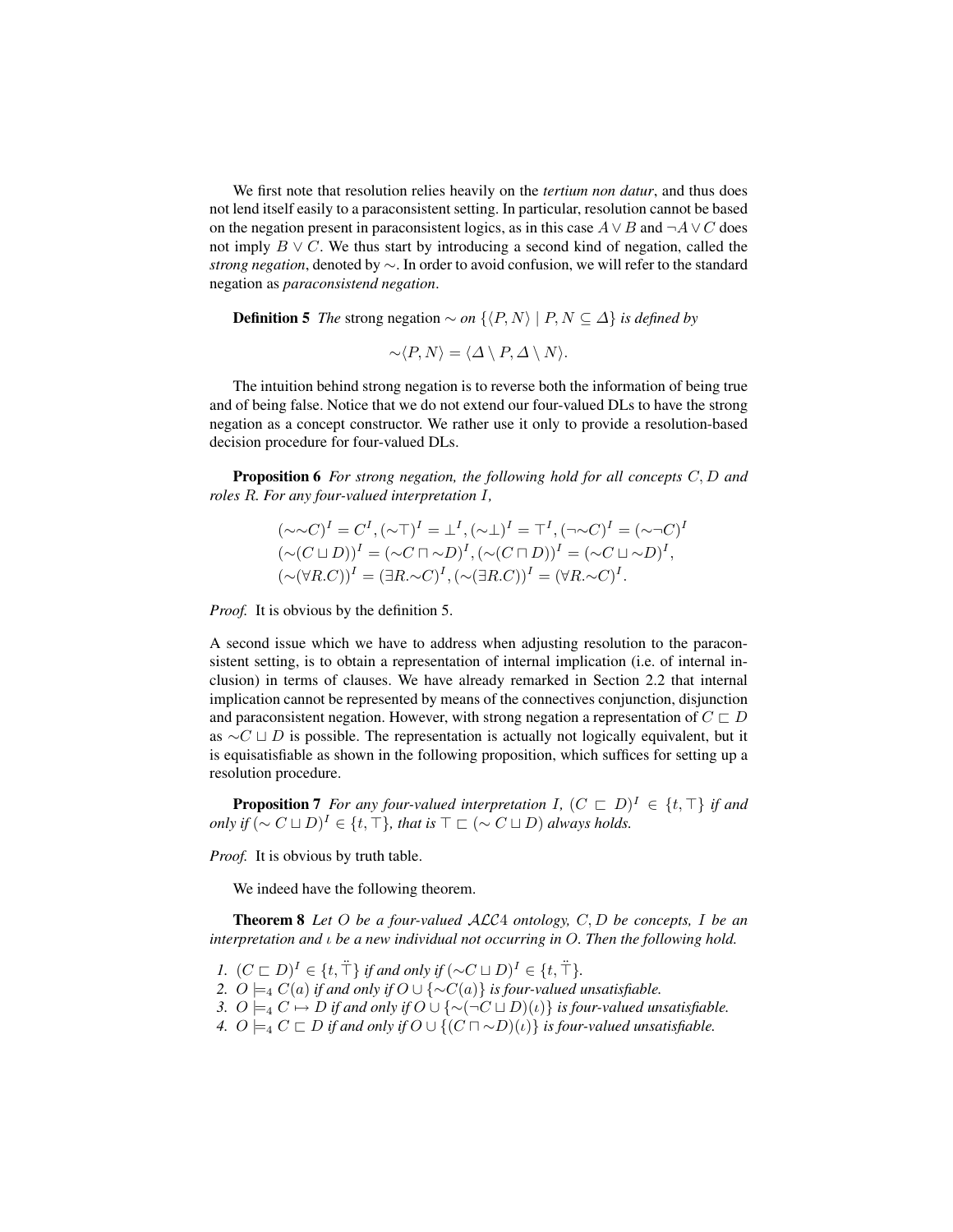- *5.*  $O \models_4 C \rightarrow D$  *if and only if*  $O \cup \{(C \sqcap \sim D)(\iota), (\neg D \sqcap \sim \neg C)(\iota)\}$  *is four-valued unsatisfiable.*
- *Proof.* (Necessity of claim 1) For any four-valued model *I* of *O*,  $C^{I}(a) \in \{t, \dot{\top}\}.$ So by the definition 5,  $\sim C^{I}(a) \in \{f, \perp\}$ . So  $O \cup \{\sim C(a)\}$  is four-value unsatisfiable. (Sufficiency of claim 1) Suppose  $O \cup \{\sim C(a)\}\$ is four-value unsatisfiable. So for any four-valued model I of  $O \sim C^{I}(a) \in \{f, \perp\}$ , which ensures that  $C^{I}(a) \in \{t, \ddot{\top}\}\$ . That is,  $O \models_{4} C(a)$ .
- (Necessity of claim 2) Suppose there's a four-valued model  $I$  of  $O$  which is a model of ~  $(\neg C \sqcup D)(\iota)$ , that is, ~  $(\neg C \sqcup D)(\iota) \in \{t, \top\}$ . By definition 5,  $(\neg C \sqcup D)(\iota) \in \{f, \bot\}.$  By table 3,  $\neg C(\iota) \in \{f, \bot\}$  and  $D(\iota) \in \{f, \bot\}$ , so  $C(\iota) \in \{t, \perp\}$ , i.e.,  $\iota^I \notin proj^{-}(C^I)$  and  $\iota^I \in proj^{I}(D)$ . A contradiction with the fact that  $O \models_4 C \mapsto D$ . (Sufficiency of claim 2) For any four-valued model of  $O \sim (\neg C \sqcup D)(\iota) \in \{f, \perp\}$ . By table 3 and definition 5,  $\iota^I \in proj^{-}(C^I)$  or  $u^I \in proj^+(D^I)$ , that is,  $C \mapsto D$  is satisfiable in I.
- (Necessity of claim 3) Suppose there's a four-valued model  $I$  of  $O$  which is a model of  $(C \sqcap \sim D)(\iota)$ , that is,  $C(\iota) \in \{t, \top\}$  and  $\sim D(\iota) \in \{t, \top\}$ . By table 5,  $D(\iota) \in \{f, \perp\}$ . A contradiction with the fact that  $O \models_4 C \mapsto D$ . (Sufficiency of claim 2) For any four-valued model of  $O$ ,  $(C \sqcap \sim D)(\iota) \in \{f, \perp\}$ . By definition 5 and table 3,  $\iota^I \notin proj^+(C^I)$  or  $\iota^I \in proj^+(D^I)$ , that is,  $C \sqsubset D$  is satisfiable in *I*. – Claim 4 can be proved in the similar way.

# 5.1 Translating  $ALC4$  into Clauses

Resolution-based calculi operate on sets of clauses in normal form, so we introduce next clausal forms for  $ALC4$  expressions. We were inspired by [16]. We first define a negation normal form for ALC4 concepts, which we call quasi-NNF.

**Definition 6** A concept C is a quasi-atom, if it is an atomic concept, or in form  $\neg A$ *where* A *is an atomic concept. A concept* C *is a quasi-literal, if it is a quasi-atomic concept, or in form* ∼L *where* L *is an quasi-atomic concept. A concept* C *is in quasi-NNF, if the strong negation* ∼ *occurs only in front of quasi-literals.*

To give an example, let A, B, and C be atomic concepts. Then  $(A \vee \sim \neg B) \sqcup \forall R.(\sim C)$ is in quasi-NNF. By propositions 3 and 6, the following is obvious.

Theorem 9 *All* ALC4 *concepts can be transformed into equivalent expressions in quasi-NNF.*

We next define the Definitorial form of  $ALC4$  concepts, which is a technicality to control the size of clauses, and was also used in [12]. If  $C$  is a concept, then we set

$$
\text{Def}(C) = \begin{cases} \{C\} & \text{if } C \text{ is a literal concept,} \\ \{\sim Q \sqcup C|_p\} \cup \text{Def}(C[Q]|_p) & \text{if } p \text{ is eligible for replacement in } C, \end{cases}
$$

where  $C|_p$  is the position p in concept C, as defined in [17, 12].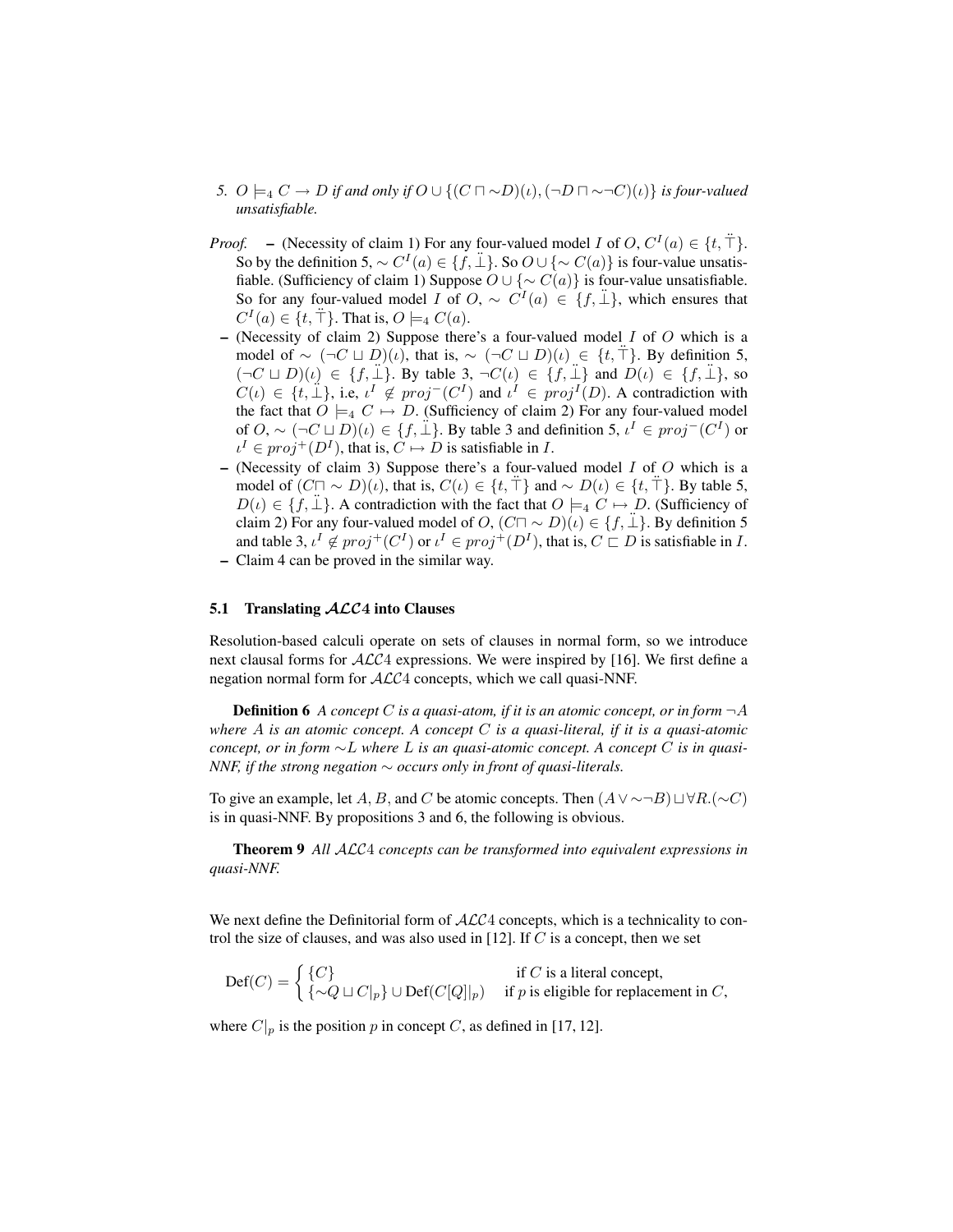As an example, we have  $\text{Def}(A \sqcap \exists R.(A \sqcap B)) = \{A \sqcap \exists R.Q, \sim Q \sqcup (A \sqcap B)\}.$ Note that ∼ $Q \sqcup (A \sqcap B)$  can be interpreted as internal inclusion  $A \sqsubset B$ , which allows us to use Q as a new name for  $(A \sqcap B)$  in  $\exists R.(A \sqcap B)$ ).

The following proposition is as expected.

Proposition 10 *For an* ALC4 *concept* C *in quasi-NNF,* C(x) *has information to be true for all individuals* x *if and only if all concepts*  $D_i(x)$  *with*  $D_i \in Def(C)$  *have the information to be true. Formally,*  $\{T \sqsubset C\}$  *is four-valued satisfiable iff*  $\{T \sqsubset Def(D_i) \mid$  $D_i \in Def(C)$  *is.* 

*Proof.* The proof is by induction on the number of recursive invocations of Def. The induction base is trivial, so we consider the induction step, which replaces the subconcept  $C|_p$  in C with Q, resulting in  $D = C[Q]_p$ . For the necessity direction, let I be a model satisfying  $\top \sqsubset C$ . Obviously, an interpretation I', obtained by extending I with  $Q^I = (C|_p)^I$ , satisfies  $\{\top \sqsubset D, \top \sqsubset \sim Q \sqcup C|_p\}$ . For the sufficient direction, it is obvious by proposition 7.

We next translate the concepts into predicate logic. This is done by the standard translation as e.g. spelled out in [12] in terms of the function  $\pi_u$  – we just have to provide for the strong negation. This is done by allowing the strong negation to occur in the predicate logic formulae as well, and by translating strong negation in the same way as paraconsistent negation. We make one exception, namely for unversal restriction, where we set  $\pi_y(\forall R.C, x) = \forall y.(\sim R(x, y) \sqcup C(y)).$ 

Following the above transformations step by step, any  $ALC4$  concept can be translated into a set of first order predicate logic clauses (with strong negation) in polynomial size of the original concepts. We give an example.

**Example 1** *The concept*  $\neg(\sim A \sqcap \exists R.(\forall S.C))$  *is translated as follows.* 

$$
\neg(\neg A \sqcap \exists R.(\forall S.C))
$$
  
in quasi-NNF:  

$$
\neg A \sqcup \forall R.(\exists S.\neg C)
$$
  
in *definitorial form:* {
$$
\neg A \sqcup \forall R.Q, \neg Q \sqcup \exists S.\neg C
$$
  
in predicate logic: {
$$
\neg A(x) \lor \neg R(x,y) \lor Q(y), \neg Q(x) \lor S(x, f(x)),
$$
  

$$
\neg Q(x) \lor \neg C(f(x))
$$
}

The obtained predicate logic formulae (with strong negation) can now be translated into clauses in the standard way, i.e. by first casting them into Skolem form, and then into conjunctive normal form by exhaustive application of well-known logical equivalences (see e.g. [17]), which are adjusted for strong negation in the obvious straightforward way.

If  $C$  is a concept (where the additional use of strong negation is allowed), then we denote by  $Cls(C)$  the set of clauses which is obtained by the just mentioned transformation. These clauses are predicate logic formulae (with strong negation).

We finally translate an  $\mathcal{ALCA}$  knowledge base KB into a set  $\mathcal{Z}(KB)$  of predicate logic clauses (with strong negation), as follows. The knowledge base  $\Xi(KB)$  is the smallest set satisfying the following conditions: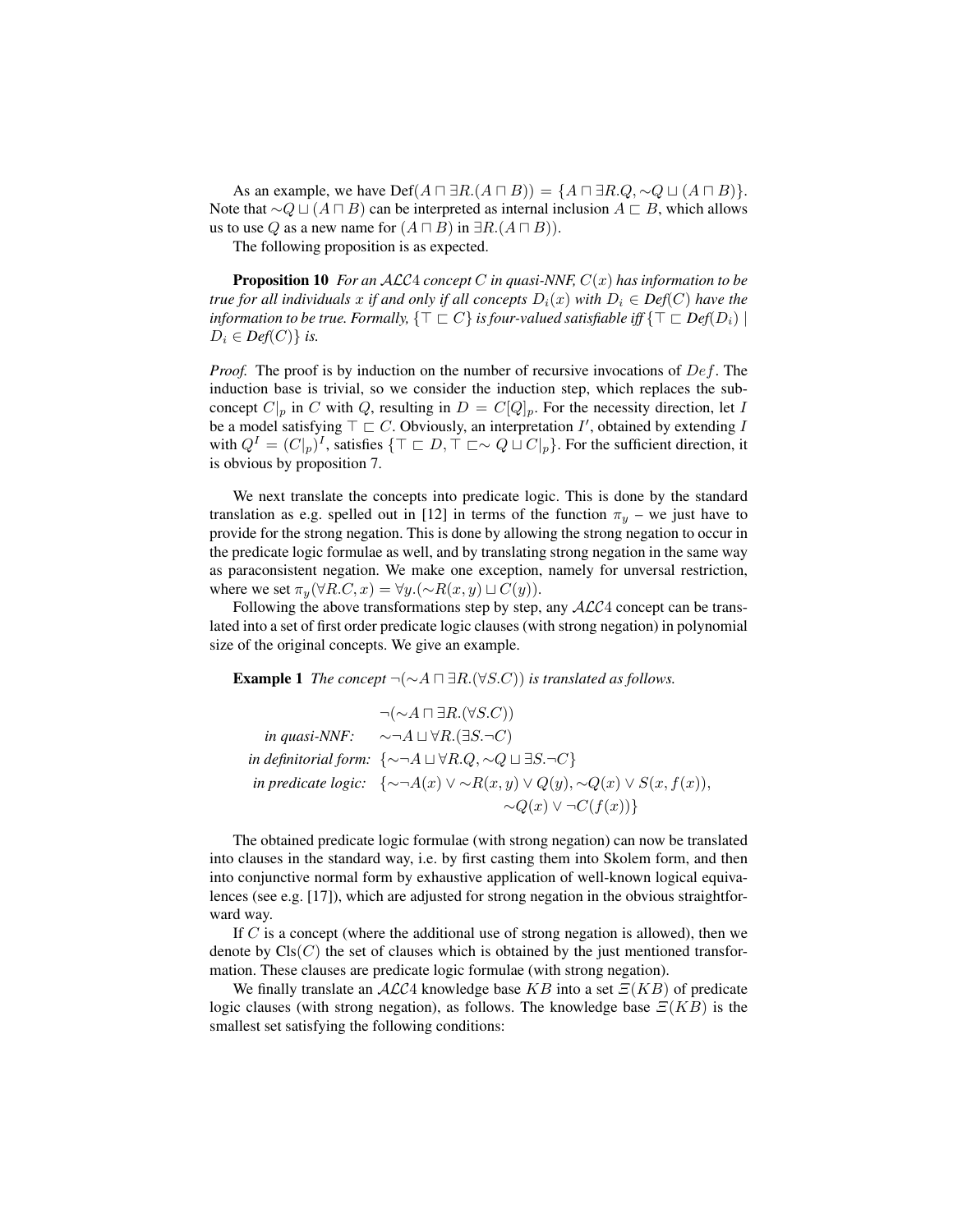### Table 5. Clause Types



- For each  $ABox$  axiom  $\alpha$  in  $ABox$ , Cls $(\alpha) \subseteq E(KB)$
- For each  $TBox$  axiom  $C \mapsto D$  in  $TBox$ , Cls $(\neg C \sqcup D) \subseteq E(KB)$
- For each  $TBox$  axiom  $C \sqsubset D$  in  $TBox$ , Cls(∼ $C \sqcup D$ )  $\subseteq E(KB)$
- For each  $TBox$  axiom  $C \to D$  in  $TBox$ , Cls( $\sim C \sqcup D$ ,  $\sim \neg D \sqcup \neg C$ ) ⊆  $\Xi(KB)$

Theorem 11 *Let* KB *be an* ALC4 *ontology. Then, the following hold.*

- KB *is satisfiable iff* Ξ(KB) *is satisfiable.*
- Ξ(KB) *can be computed in time polynomial in* |KB|*.*
- *Each clause in* Ξ(KB) *is of one of the syntactic forms listed in Table 5. We refer to these clauses as* 4-valued clauses*.*

*Proof.* The first claim holds by definition 10. The other two can be proven in the same way of lemma 4.3.4 in [12].

### 5.2 Ordered Resolution with Selection Function  $O4_{DL}$  for  $\mathcal{ALC}4$

The KAON2 approach for  $ALC$  is based on a modification of the original resolution calculus, known as ordered resolution (see [12] for the necessary preliminaries). We will now define the corresponding notions of clause ordering and of selection function, which we require for this. We assume in the sequel that all 4-valued clauses are of the form described in theorem 11.

Given any fixed ordering  $\succ$  on ground quasi-atoms which is total and well-founded, we can obtain an *ordering on sets of clauses* as follows.

- 1. Extend ≻ to an ordering ≻<sub>L</sub> on ground literals by setting  $\sim A \succ_L A$  for any A, and  $[\sim]A \succ_L [\sim]B$ , if  $A \succ B$ .
- 2. Extend  $\succ_L$  to an ordering  $\succ_C$  on ground clauses by setting  $\succ_C = (\succ_L)_{mul}$  to be the multi-set extension of  $\succ_L$  (see [12] for formal definition). The intuition is that  $C_1 \succ_C C_2$  iff the maximal quasi-literal in clause  $C_1$  is greater then that in clause  $C_2$  w.r.t.  $\succ_L$ .

By a slight abuse of notation, we use  $\succ$  also for  $\succ_L$  and  $\succ_C$  where the meaning is clear from the context.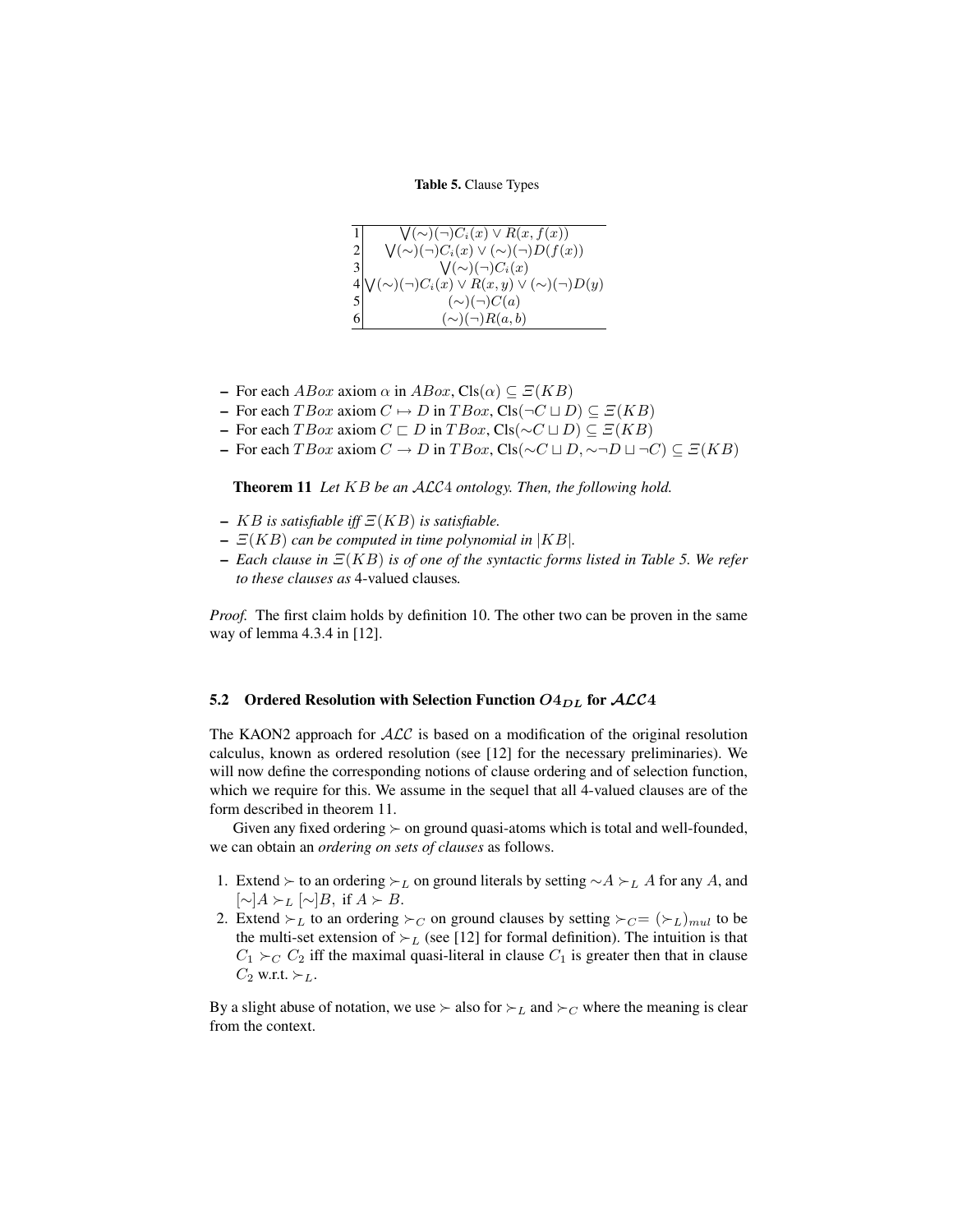**Example 2** For  $\neg A \succ A \succ B \succ \neg B \succ C \succ \neg C \succ D$ , we obtain

$$
[\sim] \neg A \succ [\sim] A \succ [\sim] B \succ [\sim] \neg [\sim] B \succ [\sim] C \succ [\sim] \neg C \succ [\sim] D \qquad \text{and}
$$
  

$$
\neg C \lor D \prec C \lor \sim D \prec \neg B \lor C \prec \sim A \lor \neg B \prec \neg A \lor B \prec \sim \neg A \lor D.
$$

By a *selection function* we mean a mapping S that assigns to each clause C a (possibly empty) multiset  $S(C)$  of literals with the prefix  $\sim$  in C. For example, both  $\{\sim \neg A\}$ and  $\{\sim \neg A, \sim D\}$  can be selected in clause  $\sim \neg A \lor \sim D \lor B \lor \neg C$ .

An ordered resolution step with selection function can now be described by the inference rule

$$
\frac{C\vee A\quad D\vee\sim B}{C\sigma\vee D\sigma}
$$

where

- $-\sigma = MGU(A, B)$  is the most general unifier of the quasi-atoms A, B, and C, D are quasi-clauses.
- *Aσ* is strictly maximal in  $Cσ ∨ Aσ$ , and no literal is selected in  $Cσ ∨ Aσ$ ;
- $-$  ∼Bσ is either selected in Dσ  $\vee$  ∼Bσ, or it is maximal in Dσ  $\vee$  ∼Bσ and no literal is selected in  $D\sigma \vee \sim B\sigma$ .

The corresponding ordered factorization rule is

$$
\frac{C \vee A \vee B}{(C \vee A)\sigma},
$$

where  $\sigma = MGU(A, B)$  and  $A\sigma$  is maximal in  $C\sigma \vee A\sigma$  and nothing is selected in C. The following theorem shows soundness and completeness of our resulting ordered resolution calculus  $O4_{DL}$ .

**Theorem 12** *Let* N *be an ACC4 knowledge base. Then*  $\Xi(N) \vdash_{O4_{DL}} \Box$  *iff* N *is four-valued unsatisfiable.*

Before we give the proof of this theorem, we first give some lemmas, whose corollary is the theorem. We begin with the propositional 4-valued clauses.

W.l.o.g., an ALC4 clause D can be written in the form of  $D = \bigvee_i A_i \vee \bigvee_j (\neg B_j) \vee$  $\bigvee_k (\sim C_k)$ , where  $A_i, B_j$ , and  $C_k$  are ground concepts or ground roles. D is true in a 4-valued interpretation I means that either there's  $A_{i_0}$  or  $\neg B_{j_0}$  which is true in I, or there's  $C_{k_0}$  which is false in I.

Let  $N, \prec, S$  be given. We define sets  $I_C = \bigcup_{D \prec C} \Delta_D$  and  $\Delta_C$  for all ground clauses C over the given signature inductively over

$$
\Delta_C = \begin{cases}\nA & \text{if } C \in N, C = C' \vee A, A \succ C', C \text{ is false in } I_C, \text{ and } \\
& \text{there's no selected literals in } C \\
\neg A & \text{if } C \in N, C = C' \vee \neg A, \neg A \succ C', C \text{ is false in } I_C, \text{ and } \\
& \text{there's no selected literals in } C.\n\end{cases}
$$
\n
$$
\emptyset \text{if otherwise}
$$

We say that C produces  $A(\neg A)$ , if  $\Delta_C = \{A\}$  ( $\{\neg A\}$ ). And C is a *productive clause*, if C produces A or  $\neg A$ . The *candidate model* for N (wrt.  $\prec$  and S) is given as  $I_N^{\succ}$  :=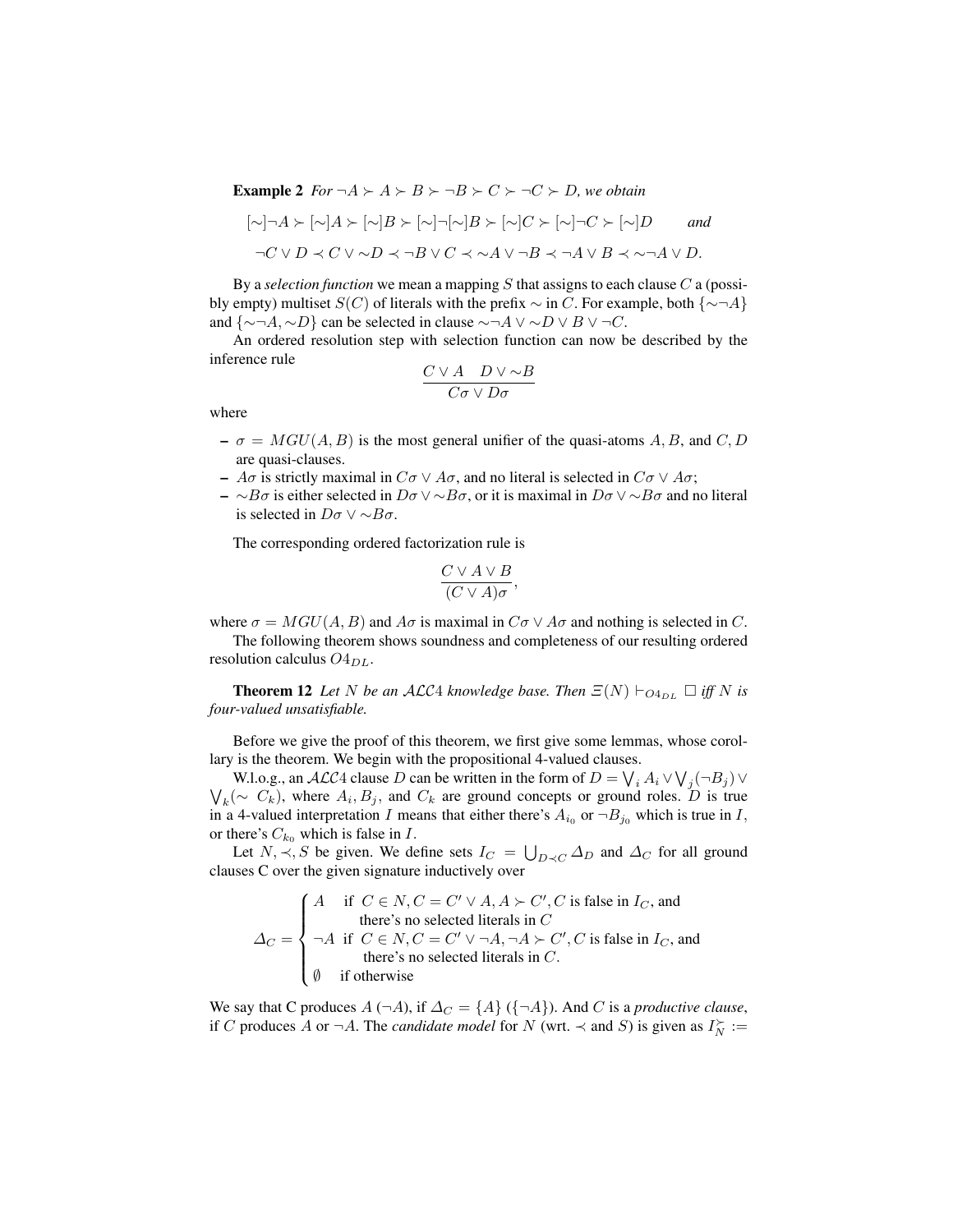$\bigcup_C \Delta_C$ . The *counterexamples* in a candidate model  $I_N^{\succ}$  are the clauses in N which are false in  $I_N^{\succ}$ . The *minimal counterexample* is the minimal element in the counterexample set w.r.t. given clause ordering.

Proposition 13 *Productive clauses are true in candidate model.*

The following theorem shows an important *Reduction Property* of  $O4_{DL}$ .

Lemma 1. *(Reduction Property Lemma) Let* N *be a set of clauses not containing the empty clause. Let* C *be the minimal counterexample in* N *for*  $I_N^{\succ}$ . Then there exists an *inference in*  $O4_{DL}$  *from C, such that* 

- C *is its main premise side and the premises that are productive clauses.*
- $-$  *its conclusion is a smaller counterexample for*  $I_N^{\succ}$  *than* C.

*Proof.* Since N does not contain the empty clause, C must contain at least one quasiliteral. We have known that productive clause is true in candidate model  $I_N^{\succ}$ , so C is not a productive clause. So either C contains at least one selected quasi-literal, say  $\sim A'$ , or there's no selected quasi-literal and its maximal quasi-atom A occurs negatively, that is  $\sim A \in C$ . Thus C can be written as  $\sim B \vee C'$ , where  $B \in I_N^{\succ}, C'$  is false in  $I_N^{\succ}$ , and either B is a selected quasi-literal in C or else nothing is selected in C and B is maximal in C. Let  $D = D' \vee B$  be the clause that produces B, so that no literal is selected in D, B is maximal in D, and  $D'$  is false in  $I_D$  (actually, there're theorems guarantee that D' is remain false in  $I_N^{\succ}$ ). Therefore, ordered resolution with the productive clause D as the side premise and C as the main premise yields a resolvent  $C' \vee D'$  that is strictly smaller than C, and is false in  $I_N^{\succ}$ . In short, ordered resolution yields a smaller counterexample than C.

Reduction property grantees the following *Model Existence Lemma* hold in propositional case:

**Lemma 2.** *(Model Existence Lemma) Let*  $\succ$  *be a clause ordering. Suppose the propositional clause set* N *is saturated wrt.*  $O_{4DL}$  *and suppose that*  $\Box \notin N$ *. Then the candidate model I is a model of N, that is*  $I \models_4 N$ *.* 

*Proof.* Notice that if  $I \not\models_4 N$ , then there's a minimal counterexample C which does not equal to  $\Box$ . By the reduction property, there's another strictly smaller counterexample in  $N$  since  $N$  is saturated. A contradiction with the suppose that  $C$  is minimal counterexample.

We finish the proof of completeness (Theorem 12) in the proposition case. Next we have to refer to a 4-valued lifting lemma to prove the completeness of  $O4_{DL}$ .

Lemma 3. *(Lifting Lemma) Let* M *be a set of clauses and* K *is the ground instances of clauses in M, denoted*  $K = G(M)$ *. If* 

$$
\frac{C_1, ..., C_n \quad C_0}{C}
$$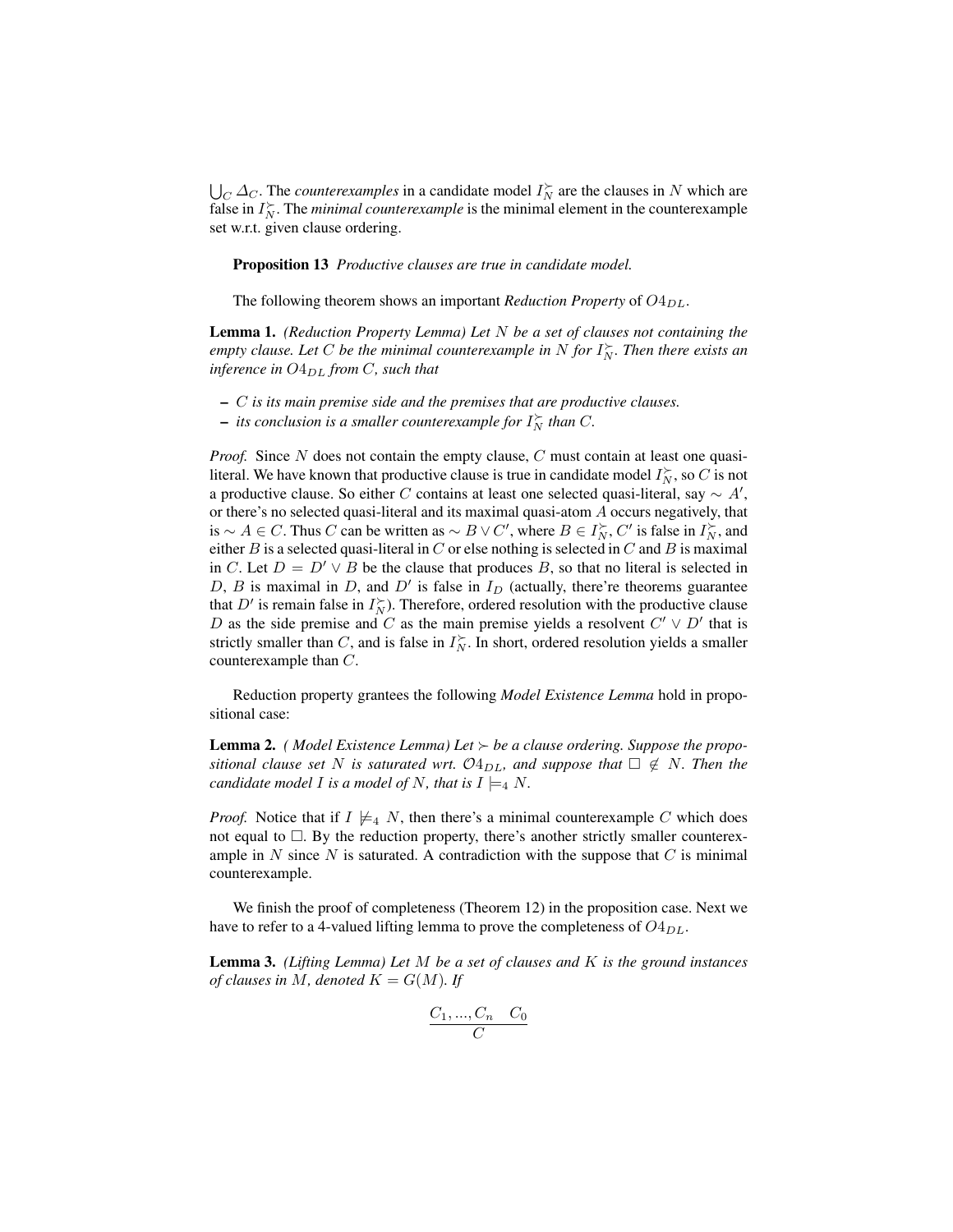*is an inference in*  $O4_{DL}(K)$ , then there exists clauses  $C_i'$  in M, a clauses  $C'$ , and a *ground substitution* σ *such that*

$$
\frac{C'_1,...,C'_n\quad C'_0}{C'}
$$

*is an inference in*  $O4_{DL}(M)$ ,  $C_i = C'_i \sigma$ , and  $C = C' \sigma$ .

An analogous lifting lemma holds for factorization.

*Proof.* It can be proved in the similar way as the classical lifting lemma.

**Lemma 4.** Let N be a set of general clauses saturated under  $O4_{DL}$ , *i.e.*  $O4_{DL}(N) \subseteq$ N. Then there exists a selection function  $S_0$  such that and  $G(N)$  is also saturated, i.e.,  $O4_{DL}(G(N)) \subseteq G(N)$ .

*Proof.* This lemma holds by the lifting lemma.

Now we turn to theorem 12.

*Proof.* (OF THEOREM 12) By lemma 2, 4 and the lifting lemma, we can prove completeness theorem 12. Moreover, it is easy to check that  $O_{4DL}$  is sound.

Decision Procedure for  $ALC4$  We can now select suitable parameters in order to arrive at a decision procedure based on  $O_{D,L}$ . This can be done as follows.

- The literal ordering  $\succ$  is defined such that  $R(x, f(x)) \succ \sim C(x)$  and  $D(f(x)) \succ \sim C(x)$  $\sim C(x)$ , for all function symbols f, and predicates R, C, and D.
- The selection function selects every binary literal which is preceded by  $\sim$ .

The following theorem then holds.

**Theorem 14** *For an ACC4 knowledge base KB, saturating*  $E(KB)$  *by*  $O4_{DL}$ *decides satisfiability of* KB *and runs in time exponential in* |KB|*.*

*Proof.* This can be proved in the same way of similar theorem in [12].

### 6 Implementation

ParOWL $^3$  is a prototype implementation of our paraconsistent reasoning approach. It realises the algorithm from Section 4 by means of a command line tool based on KAON2. In order to allow the use of standard OWL syntax, the tool expects four input files as parameters, all of which are standard OWL documents. In the first file, class inclusion is interpreted as material inclusion, in the second as internal inclusion, and in the third as strong inclusion. The fourth file is expected to contain an ABox. ParOWL outputs an OWL file which contains the translation.

<sup>&</sup>lt;sup>3</sup> http://logic.aifb.uni-karlsruhe.de/wiki/Paraconsistent\_reasoning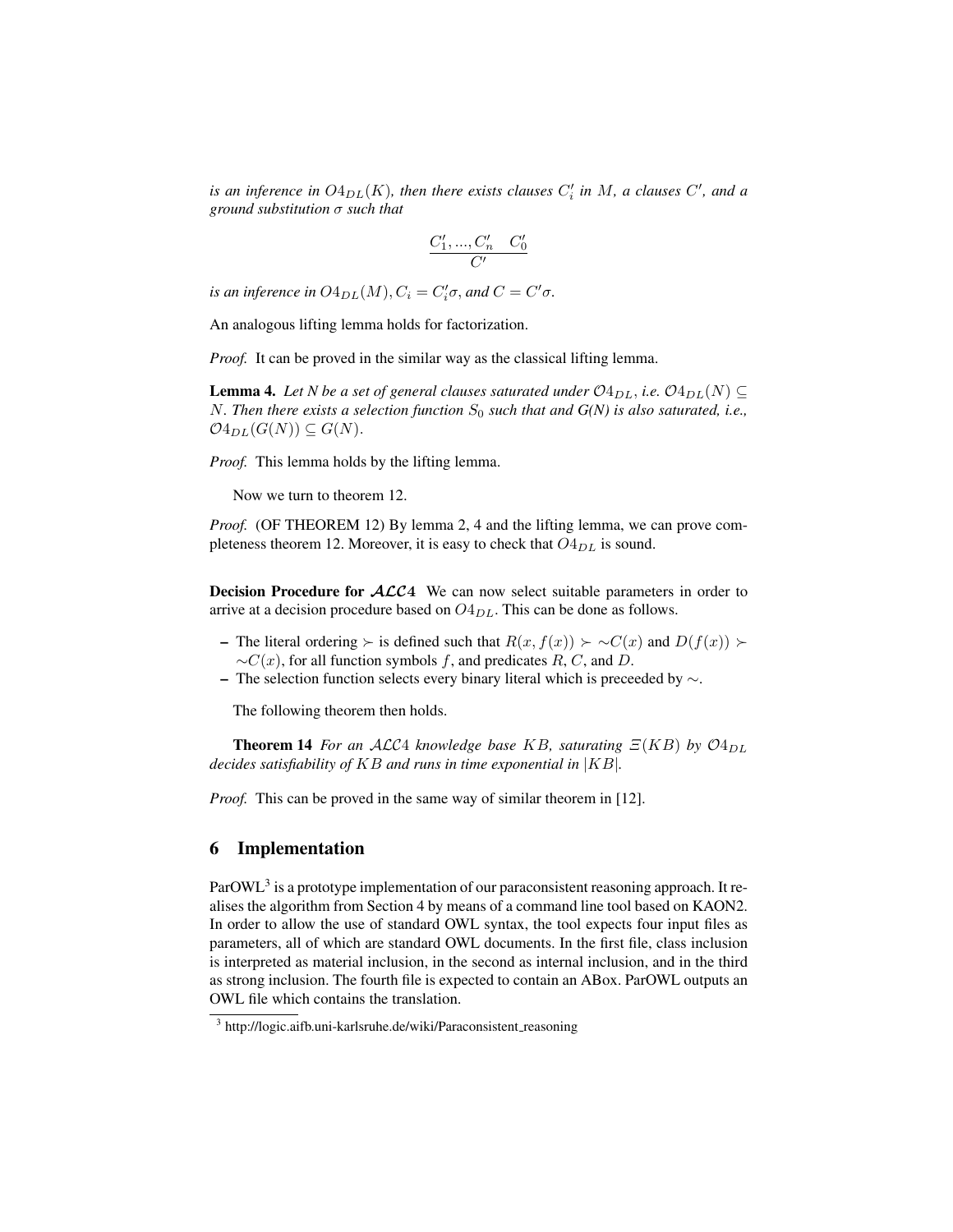Table 6. Paraconsistent reasoning examples

|                |        |        |        |        | Ontology   Bird   FlyAnimal   Penguin   notBird   notFlyAnimal   notPenguin |        |
|----------------|--------|--------|--------|--------|-----------------------------------------------------------------------------|--------|
| $O_1$          |        |        | tweety |        |                                                                             |        |
| O <sub>2</sub> | tweety | tweety | tweety |        | tweety                                                                      |        |
| $O_3$          | tweety | tweety | tweety | tweety | tweety                                                                      | tweety |
| $O_4$          | tweety |        | tweety |        | tweety                                                                      |        |

To display the usage of the different inclusion axioms in ParOWL, consider the following example ontology O, which consists of the axioms Bird  $\subseteq$  FlyAnimal, Penguin  $\subseteq$  Bird, Penguin  $\subseteq \neg FlyAnimal$ , and Penguin(tweety), which is obviously inconsistent. We compare the following different four-valued ontologies which can be derived from O: For  $O_1$  all inclusions are material, for  $O_2$  all inclusions are internal, for  $O_3$  all inclusions are strong. For  $O_4$ , the first inclusion is material, the second is internal, and the third is strong. Table 6 shows the extensions of the concepts in these ontologies as computed with ParOWL. The desired result obviously is  $O_4$ , and indeed the choice of inclusion axioms in this case follows the intuitions laid out in Section 3.

### 7 Conclusions and Further Work

We have motivated and formally described an approach for paraconsistent reasoning with ontologies, which is based on the simultaneous use of different kinds of paraconsistent inclusion. We have provided guidelines for the use of these different inclusions. We have provided algorithms for implementing our approach and presented a publicly available tool which realises it.

Concerning the two algorithms provided in Sections 4 and 5, it appears at hindsight that the direct approach from Section 5 does not appear to provide a more efficient solution. It is rather apparent that all the benefits from the KAON2 system – like the ability to handle large ABoxes – can also be achieved by invoking KAON2 after employing the transformation algorithm from Section 4 in a preprocessing manner using ParOWL.

In the literature, there are basically two other approaches to four-valued description logics, namely [4] and [5]. Our approach differes from theirs in two important aspects. The first is that we allow for simultaneous usage of different inclusions. The second is that it is possible to translate our logic into standard description logic such that established reasoners can be used. We thus benefit directly from the highly optimised systems currently available. The logics in [4, 5] have neither of these features.

Obviously, much work remains to be done to make our approach fit for practice. Besides the obvious task of providing a better implementation than just a prototype, we also have to address in more detail the question, which kinds of paraconsistent inclusion are to be chosen when translating paraconsistent ontologies to standard ontologies. We envision a combination of system recommendations with user interactions. Alternatively, inclusions could be weakened gradually from strong inclusion to weaker versions – probably involving even further notions of inclusion – until a reasonable answer to a query is found. These issues are currently under investigation by the authors.